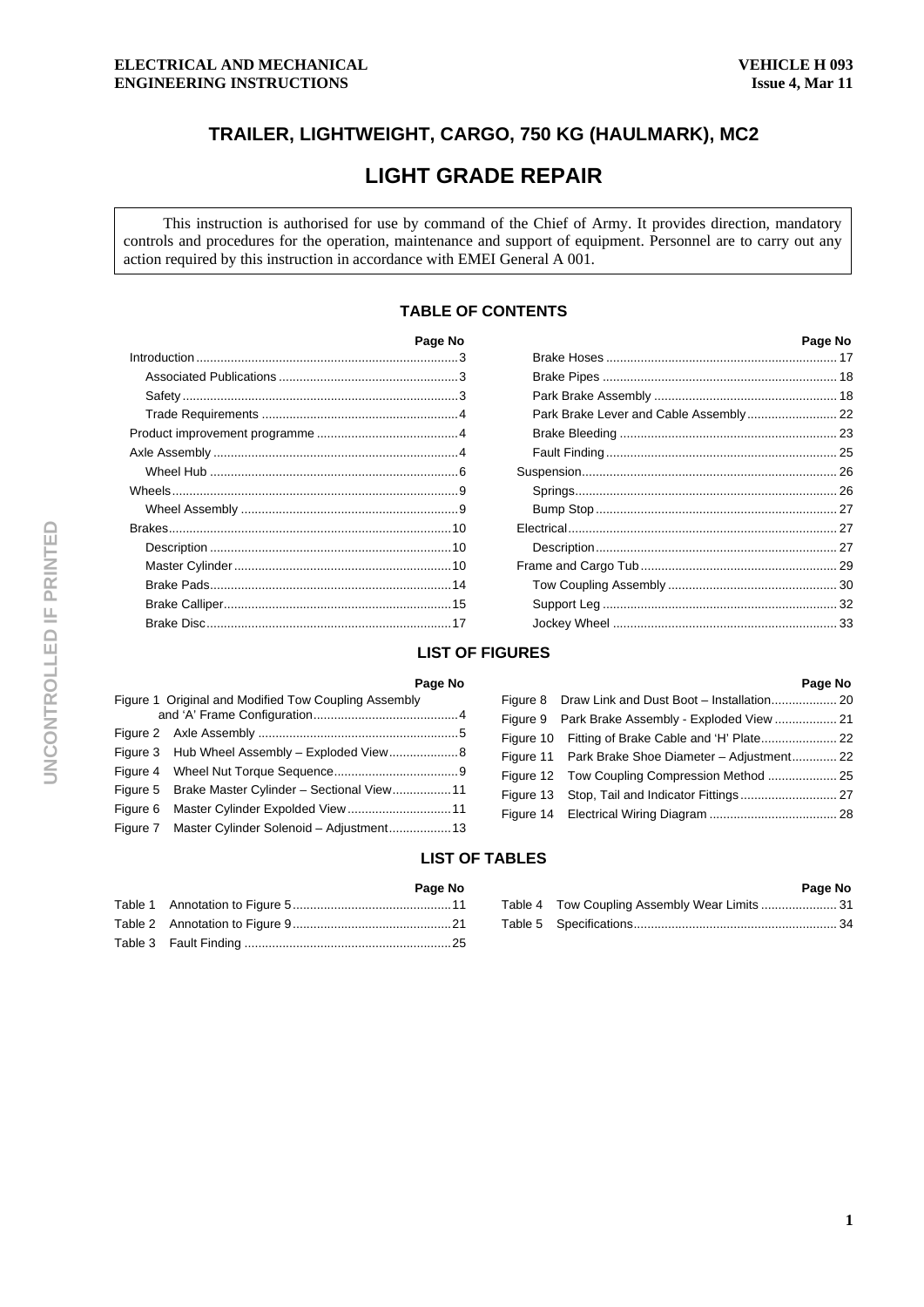## **Blank Page**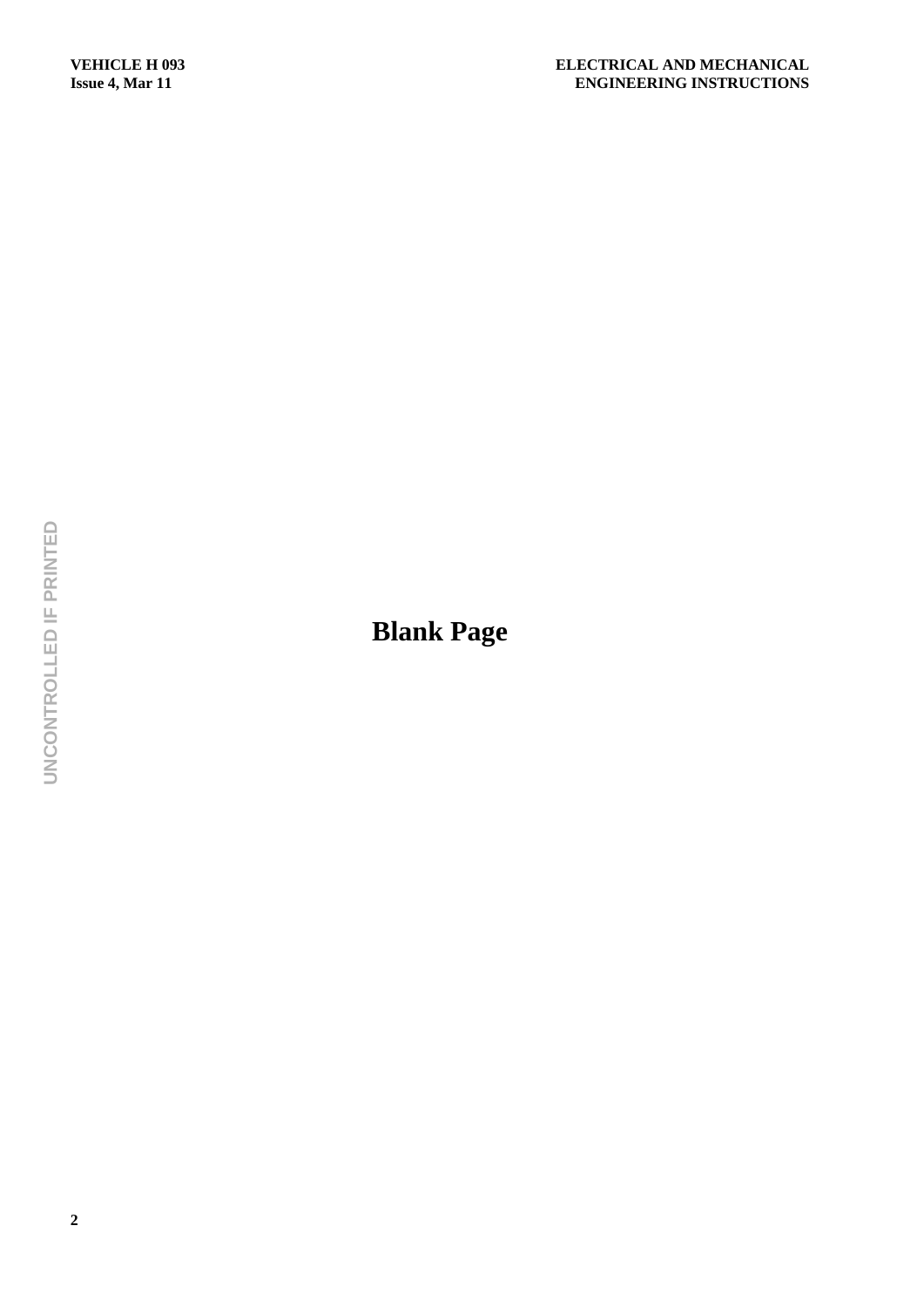#### **INTRODUCTION**

**1.** This EMEI contains the procedures for removing, dismantling, repairing, assembling and installing the components of the Trailer, Lightweight, Cargo, 750 kg, MC2. Where applicable, instructions for the adjustment, lubrication and minor servicing of these items are included.

#### **Associated Publications**

- **2.** The following documents apply to the operation and maintenance of this trailer:
	- **a.** Complete Equipment Schedule (CES) SCES 012314;
	- **b.** Defence Road Transport Instructions (DRTI);
	- **c.** EMEI Vehicle A 029-3 Vehicles General Servicing of B Vehicles, Trailers, All Terrain Vehicles (ATV'S) and Motorcycles;
	- **d.** EMEI Vehicle H 090 Trailer, Lightweight, Cargo, 750 kg (Haulmark) MC2 Data Summary;
	- **e.** EMEI Vehicle H 092 Trailer, Lightweight, Cargo, 750 kg (Haulmark) MC2 Technical Description;
	- **f.** EMEI Vehicle H 099 Trailer, Lightweight, Cargo, 750 kg (Haulmark) MC2 Servicing Instruction;
	- **g.** EMEI Workshop E series;
	- **h.** Repair Parts Scale (RPS) 02254;
	- **i.** User Handbook 7610-66-152-1370;
	- **j.** Defence Safety Manual (SAFETYMAN); and
	- **k.** Manufacturers Safety Data Sheets (MSDS) (http://dsmachem.defence.gov.au/).

#### **Safety**

### **WARNING**

**All industrial safety, work practices and equipment operating and maintenance instructions pertaining to this instruction are to be adhered to.** 

**WARNING** 

**Chemical substances are to be stored, used and handled in accordance with Para 2.g, j and k.** 

**3.** All relevant weights, dimensions and performance figures for the trailer are detailed in the EMEI Vehicle H 090.



**Do not use adhesive tape to seal brake fluid openings. The adhesive on most tapes is soluble in oil and can cause contamination. Remove protective caps, plugs or covers before installation.** 

**4.** Prevent dirt and foreign objects from entering any component. Place clean temporary covers on all exposed openings. All open hoses and lines are to be protected with plastic or metal caps or plugs.

**5.** Protect the equipment from dust and inclement weather when performing any of the tasks contained in this manual. If practical, perform these tasks in a sheltered or enclosed area.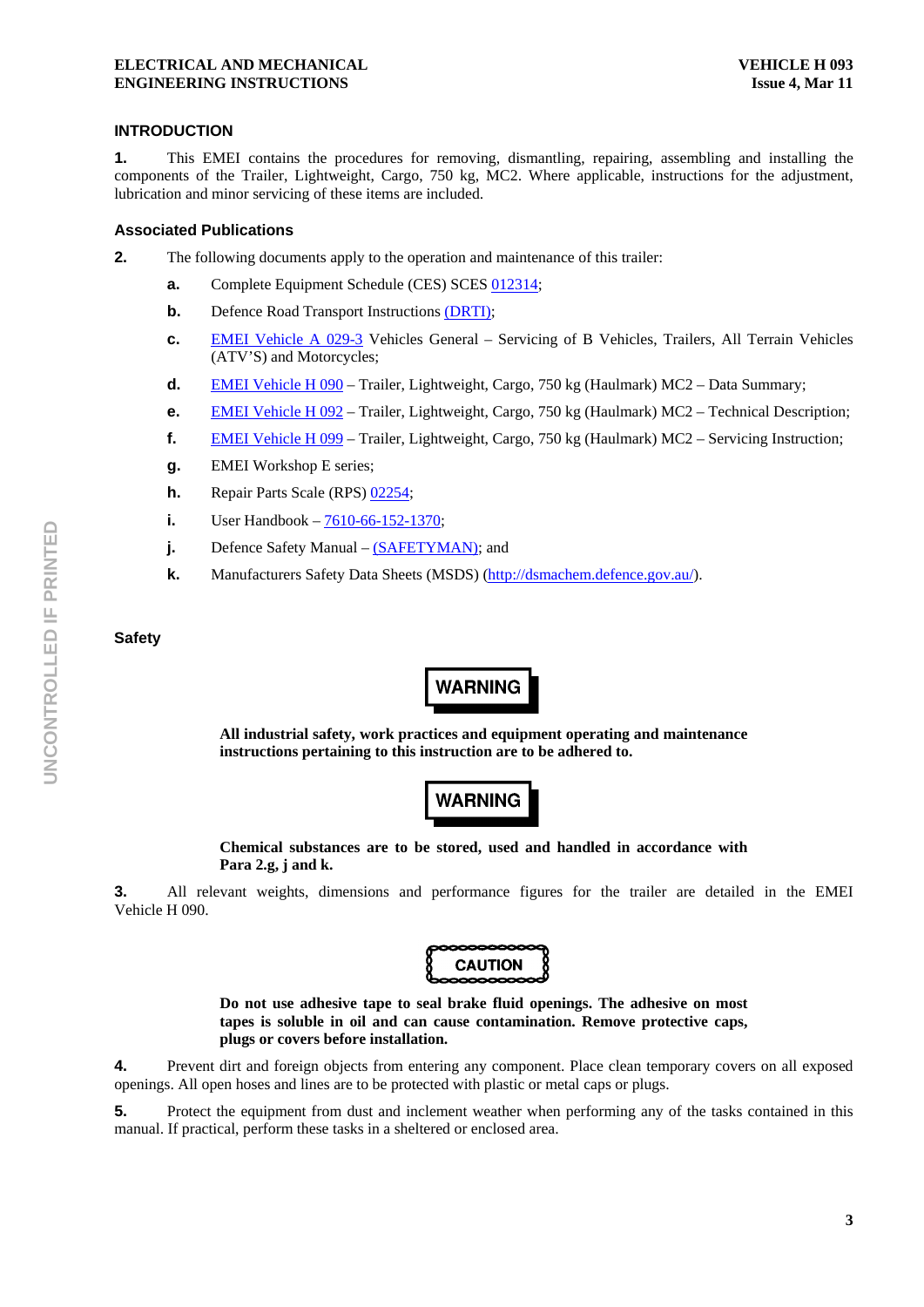

**Before removing any electrical system components, disconnect the NATO plug from the towing vehicle.** 

**6.** When disconnecting electrical connectors, hoses and fittings remove the clamps as required, gaining slack and avoiding damage to the connectors and fittings.

**7.** Discard all used gaskets, seals, split pins, tab washers, lock-pins, nylon lock nuts and lock-washers. Discard all contaminated lubricants drained from the equipment.

**8.** Use only those lubricants specified in the Servicing Instruction and the User Handbook when replenishing lubricants.

**9.** Any fastening or fittings being tightened to prescribed torques are to have dry, clean threads unless thread sealants are specified. Thread sealants are to be applied to dry, clean, oil-free threads.

#### **Trade Requirements**

**10.** ECN 229 or civilian equivalent are authorised to carry out Light Grade Repair on the Trailer, Lightweight, Cargo, 750 kg, MC2.

#### **PRODUCT IMPROVEMENT PROGRAMME**

**11.** A product improvement programme to be implemented by the manufacturer has been authorised for this equipment. The programme modifies the trailer 'A' frame at the towing attachment end from the original configuration illustrated on the left in Figure 1. This is to prevent the trailer causing damage to the tailgate of the 4x4 Land Rover range of vehicles when the tailgate is lowered while a trailer is attached.



**Figure 1 Original and Modified Tow Coupling Assembly and 'A' Frame Configuration** 

**12.** The modification, shown on the right in Figure 1, lowers the profile of the front of the 'A' frame and moves the trailer cable locating link to provide clear area for the towing vehicle tailgate to be lowered with the trailer attached. The modification also reroutes the trailer cabling around the pintle hook vicinity and relocates the NATO plug securing clip to the inside of the 'A' frame.

**13.** Commencing in January 2007, all equipments on issue were progressively recalled by the manufacturer for modification. Equipment holders were advised directly by the manufacturer about arrangements for implementing this programme.

#### **AXLE ASSEMBLY**

**14. Description.** The axle fitted to this trailer is a tubular steel, beam assembly, manufactured by Engineered Transport Equipment. The axle is fitted with 8-inch flange type wheel hubs carried by tapered roller bearings (Figure 2). Each hub assembly is fitted with 299 mm  $\times$  10.5 mm disc brakes on both road wheels and an integral single expanding shoe, drum type parking brake fitted to each road wheel.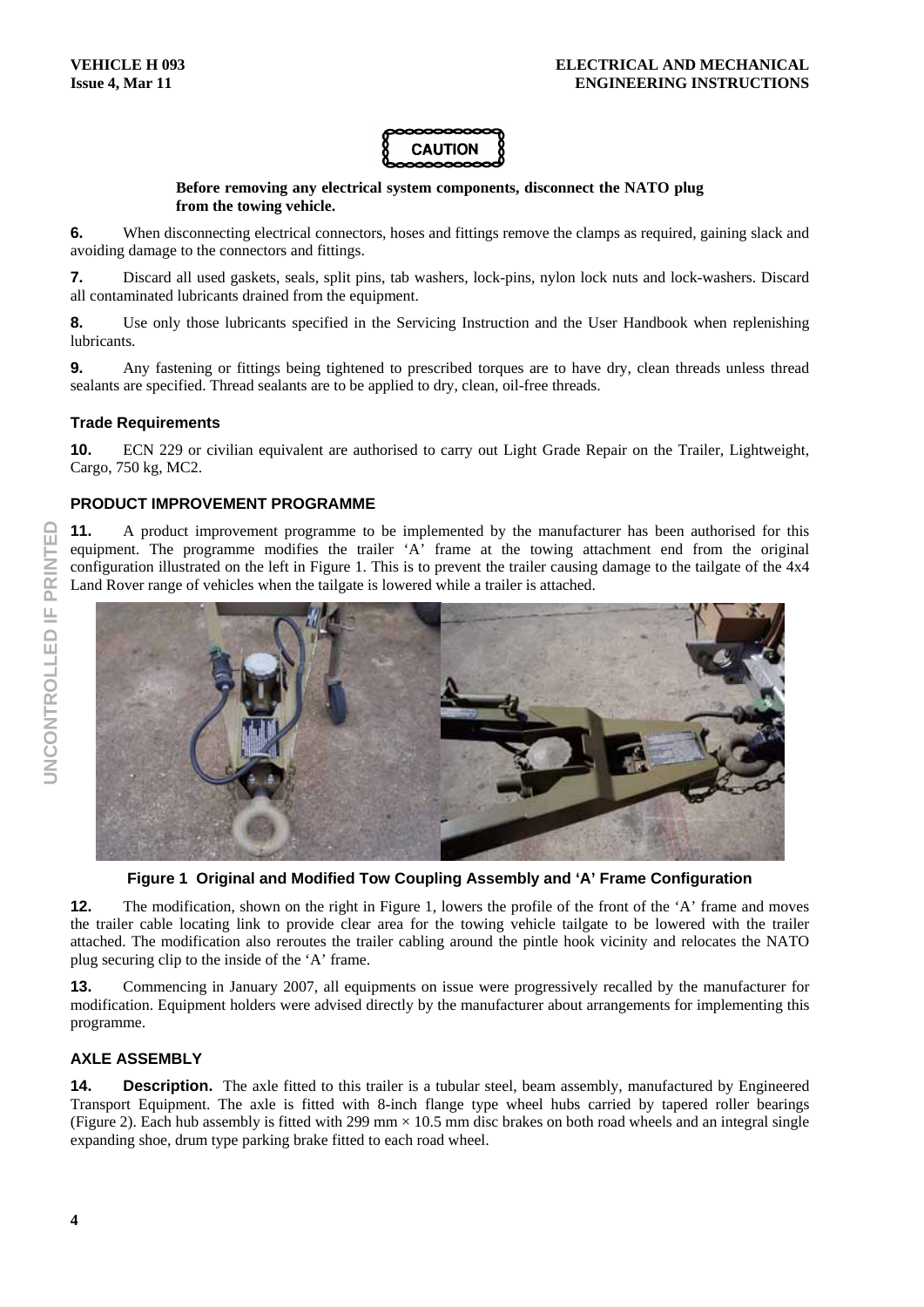

**Figure 2 Axle Assembly** 

**15. Removal.** Remove the axle assembly using the following procedure:



**Prior to removal of any components of the trailer running gear, ensure that the trailer frame is correctly supported with all weight removed from the suspension components. Loosen the wheel nuts and raise the trailer.** 

#### **NOTE**

If the trailer is empty, satisfactory ground clearance may be obtained by using suitable dunnage under the trailer support legs to assist in supporting the trailer frame.

- **a.** Remove the five wheel nuts from each wheel and remove the wheels from the hubs.
- **b.** Disconnect the brake fluid supply lines at the junction block on the axle assembly and cap the lines to prevent the ingress of dirt.
- **c.** Disconnect the parking brake cables from the draw links on the backing plates by pushing the links to the actuated position and slipping the cable end off the draw link.
- **d.** Remove the two U-bolts on each side securing the axle assembly to the leaf-springs.
- **e.** Place a jack centrally under each spring seat to support the spring and axle weight.
- **f.** Remove the rear shackle assemblies from the spring and the housing.
- **g.** Lower the jacks under the spring seats until the brake discs rest on suitable dunnage.
- **h.** Side shift the axle clear of the underside of the trailer.

#### **NOTE**

Disassembly of hub and brake assemblies can be achieved without removal of the axle assembly.

**16. Disassembly.** Disassemble the axle as follows:

#### **NOTE**

Chock the front and rear of the opposite wheel to prevent the trailer from moving.

- **a.** Raise the trailer until the relevant wheel is clear of the ground and support it with an axle stand. Ensure the wheel remains clear of the ground. Remove the wheel nuts and wheel from the axle assembly.
- **b.** Remove the parking brake cable from the draw link on the brake assembly. Remove the wheel hubs as detailed in Paragraph 19.
- **c.** Remove the brake assemblies as detailed in Paragraphs 52 to 53.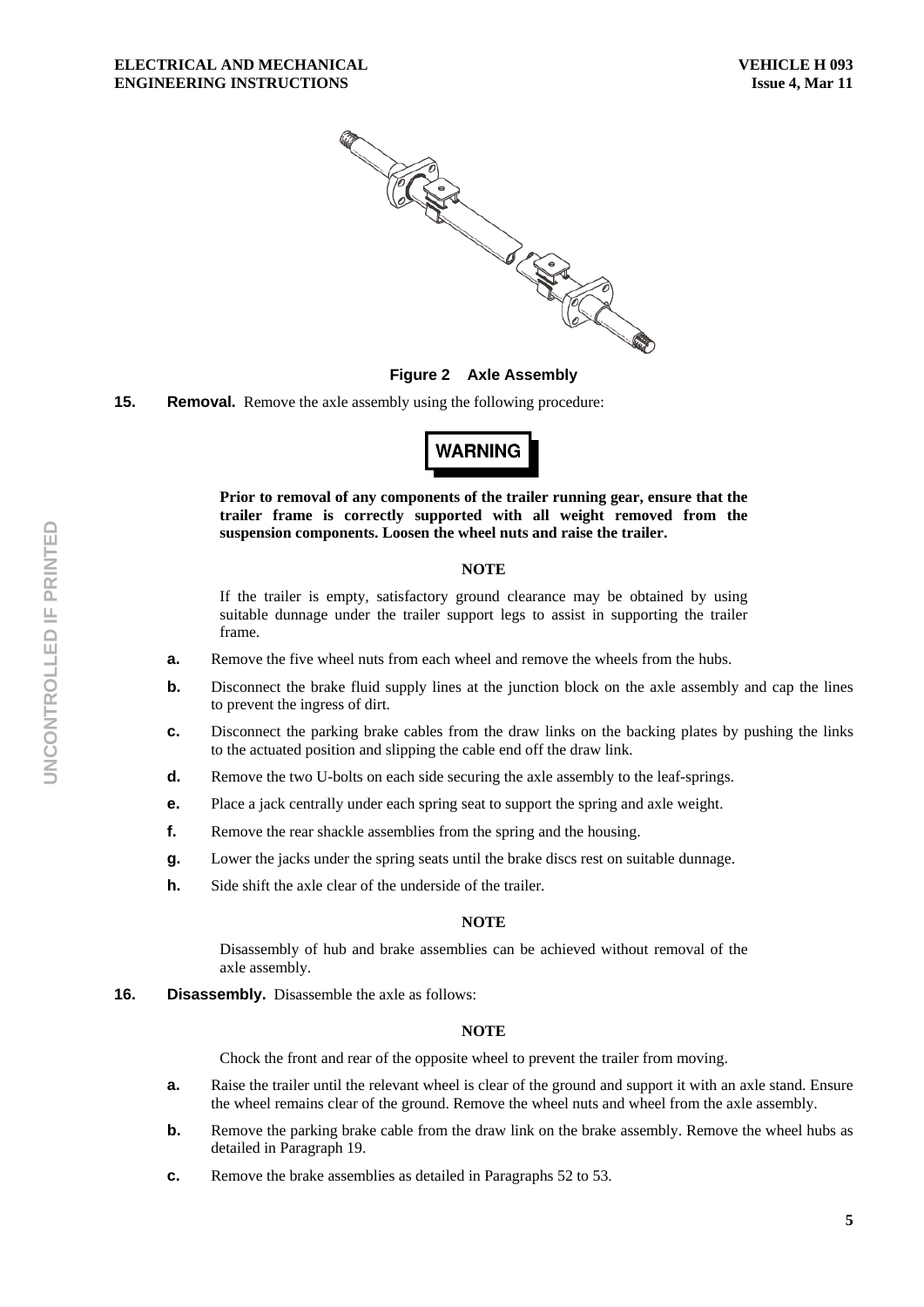- **17.** Inspection. The following checks are to be carried out for the axle assembly:
	- **a.** Check the beam is straight with an appropriate sized straight edge and that there is no cracking at weld sites.
	- **b.** Check the U-bolt threads for serviceability and replace them if required.
	- **c.** Check the spring seats, for wear or damage and replace them as necessary.
	- **d.** Inspect the stub axles for discolouring or damage such as burrs, cracks or scoring.
- **18. Assembly.** Reassemble the axle as follows:

#### **NOTE**

During assembly always use new Nylon insert lock nuts and split pins, and replace washers if damaged.

- **a.** Assemble the park brakes to the axle beam as detailed in Paragraph 55.
- **b.** Assemble the wheel hubs to the axle as detailed in Paragraphs 26 and 27.
- **c.** Position the axle assembly in place on the spring assemblies using a jack or other suitable means. Ensure that the axle is correctly located on the spring centre bolts.
- **d.** Fit the spring U-bolts and the lower spring seats. Fit the deep nuts to the U-bolts and torque to 135 N.m. Fit and torque the lock nuts.
- **e.** Refit the brake calliper assemblies.
- **f.** Flush the brake fluid pipes with clean brake fluid, fit and connect the brake piping to the axle and callipers.
- **g.** Bleed the braking system using one of the procedures described in Paragraph 61 and Paragraph 62.
- **h.** Fit the wheels to the axle and secure them with the wheel nuts. Tighten the wheel nuts as specified in Paragraph 29 and Figure 4.
- **i.** Remove axle stands from under the trailer and road test the trailer to ensure correct operation of all systems.

#### **Wheel Hub**

**19.** Removal. Remove the wheel hubs as follows (Figure 3):

#### **NOTE**

Chock the front and rear of the opposite wheel to prevent the trailer from moving.

- **a.** Loosen the wheel nuts.
- **b.** Place a suitable jack beneath the axle and jack the wheel(s) clear of the ground.
- **c.** Place a safety stand or another suitable support beneath the axle.
- **d.** Lower the axle to the stand, ensuring that the wheels remain clear of the ground.
- **e.** Remove the five wheel nuts securing the wheel to the hub and remove the wheel.

# **CAUTION**

**Ensure the brake calliper fluid supply lines are secured from the chassis to eliminate any damage.** 

- **f.** Undo the brake calliper fluid supply line at the calliper end and cap the pipe.
- **g.** Remove the two calliper mounting bolts and the calliper assembly.
- **h.** Remove the hub dust cap, the cotter pin, wheel-bearing adjusting nut and washer.
- **i.** Remove the outer bearing cone from the hub and stub axle.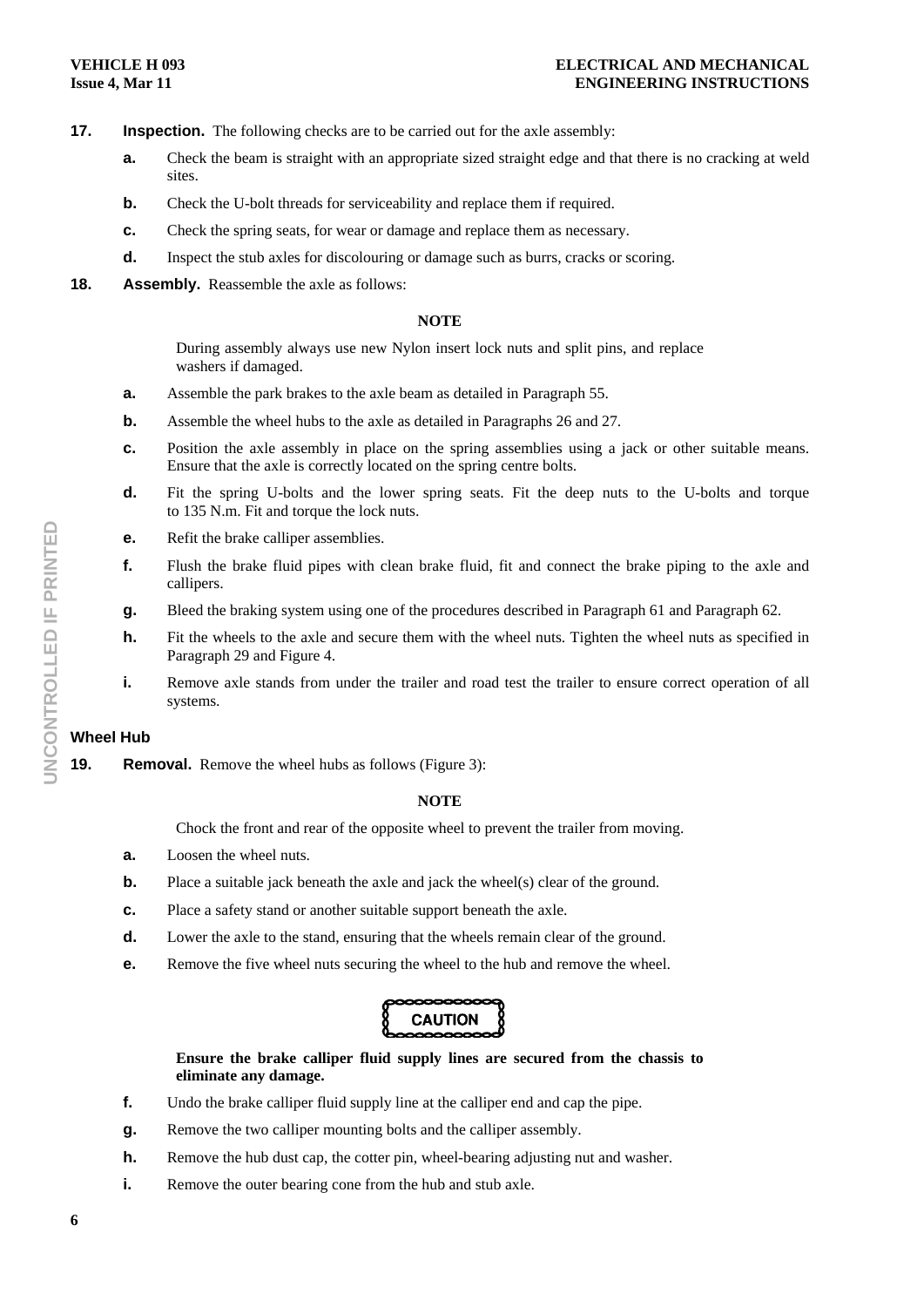**j.** Slide the hub and brake disc assembly off the stub axle.

20. **Disassembly.** After removal of the wheel hub assembly as detailed above, remove the inner hub seal as follows:

- **a.** Position the wheel hub and brake disc assembly on a solid surface with the wheel studs facing upwards.
- **b.** Using a long brass drift placed through the centre of the hub, against the inner race of the inner wheel bearing, drive the hub seal and bearing from the hub using the brass drift and a hammer.
- **c.** Discard the seal.

#### **NOTE**

If the bearing cups removed are to be refitted, ensure that they are matched and remain with their respective bearing cones.

**21.** Bearing Cup Removal. With the wheel hub and hub seal removed as described above, remove the wheel bearing cups using the following procedure:

- **a.** Drive each wheel bearing cup out with a long brass drift placed through the hub centre, against the inner face of the respective cup. The drift should be placed in alternate positions around the cup to ensure that it is driven evenly from the hub.
- **b.** Matchmark the disc to the hub (if using the original disc), then separate the disc and hub by removing the three securing bolts from the disc side of the assembly.
- **22. Cleaning and Inspection.**The following items must be cleaned and checked:



#### **Avoid spinning the cone while cleaning it.**

- **a.** Wash the bearing cups and cones in a suitable clean solvent, using a stiff (not metal-bristled) brush.
- **b.** Wipe the cleaned parts dry with clean, absorbent cloth or paper, or blow them dry without spinning the cones.
- **23.** Inspect the bearing cups for the following;
	- **a.** discolouration, straw or blue colouring;
	- **b.** chips or scoring on the bearing surface; and
	- **c.** flaking of the case hardening.
- **24.** Inspect the bearing cones for:
	- **a.** discolouration of the tapered rollers:
	- **b.** chipping or scoring of the case hardening;
	- **c.** flaking of the case hardening;
	- **d.** acceptable wear limits on wear back surface; and
	- **e.** condition of the tapered roller cage.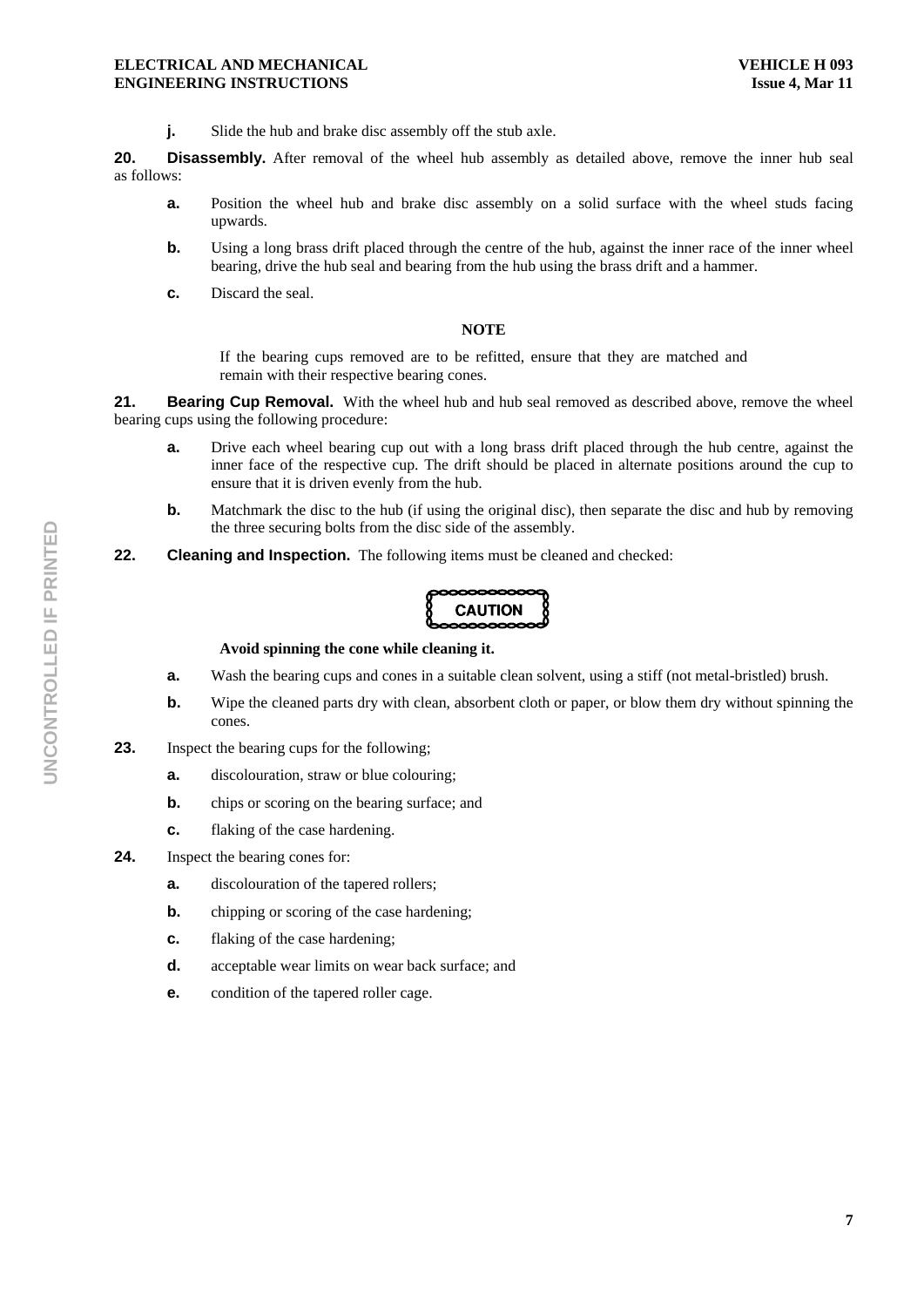

- **25.** Inspect the stub axle seal land for wear or deterioration. Replace or reclaim as necessary.
- **26.** Assembly. The following checks need to be conducted prior to fitting the bearing cups to the hub:
	- **a.** Ensure the wheel hub is free from any damage that would render it unserviceable or affect the proper fitting of the bearing cups.
	- **b.** If refitting used cups, ensure that the bearing surface is free from discolouring, chips, flaking, scoring or other damage which would render it unserviceable.
	- **c.** Ensure the bearing cones are correctly packed.

#### **NOTE**

Drifts used for fitting bearing cups must be free of all burrs and jagged edges to prevent dislodging of metal chips into the wheel hub and bearings.

- **d.** Place the bearing cup, smaller internal diameter innermost, in position on the hub and drive it into position using a suitable hammer and brass drift. Ensure that the drift is placed in alternate positions around the cup to ensure the cup moves evenly into the hub.
- **e.** Ensure the cup is fully in position when a solid metallic knock is heard in all positions around the cup.
- **f.** Repeat the procedure for the outer bearing cup.
- **g.** Insert the packed inner bearing cone.
- **h.** Coat the outer circumference of the grease seal with a suitable liquid gasket product, e.g. Loctite Aviation Form-a-Gasket No. 3. Fit the grease seal into the hub.
- **i.** Using a suitable installation tool, e.g. flat wood, press the inner hub oil seal into the hub.
- **j.** Half-fill the hub cavity with grease.
- **k.** Clean the hub seal mounting surface inside the wheel hub to remove all traces of grease.
- **27. Installation.**Install the hub assembly as follows:
	- **a.** Check that the stub axle bearing and seal lands are clean and free from dirt, discolouration, cracks, burrs and other foreign material.
	- **b.** Smear grease around the lip of the inner hub seal.
	- **c.** Slide the wheel hub and brake disc assembly onto the stub axle, ensuring that it is pushed on as far as possible and the inner hub seal is seated on its sealing face.
	- **d.** Fit the outer wheel bearing cone. Ensure it is correctly packed with grease.
	- **e.** Fit the keyed, flat washer and adjusting nut to the stub axle. Adjust the bearing preload by spinning the hub whilst tightening the nut to no more than 25 N.m. Back off one-quarter of a turn and re-tighten the nut to provide nil end float at the bearings. Do not overtighten. If necessary, tighten the nut slightly to obtain proper alignment of the split pin hole and slot on the castellated nut.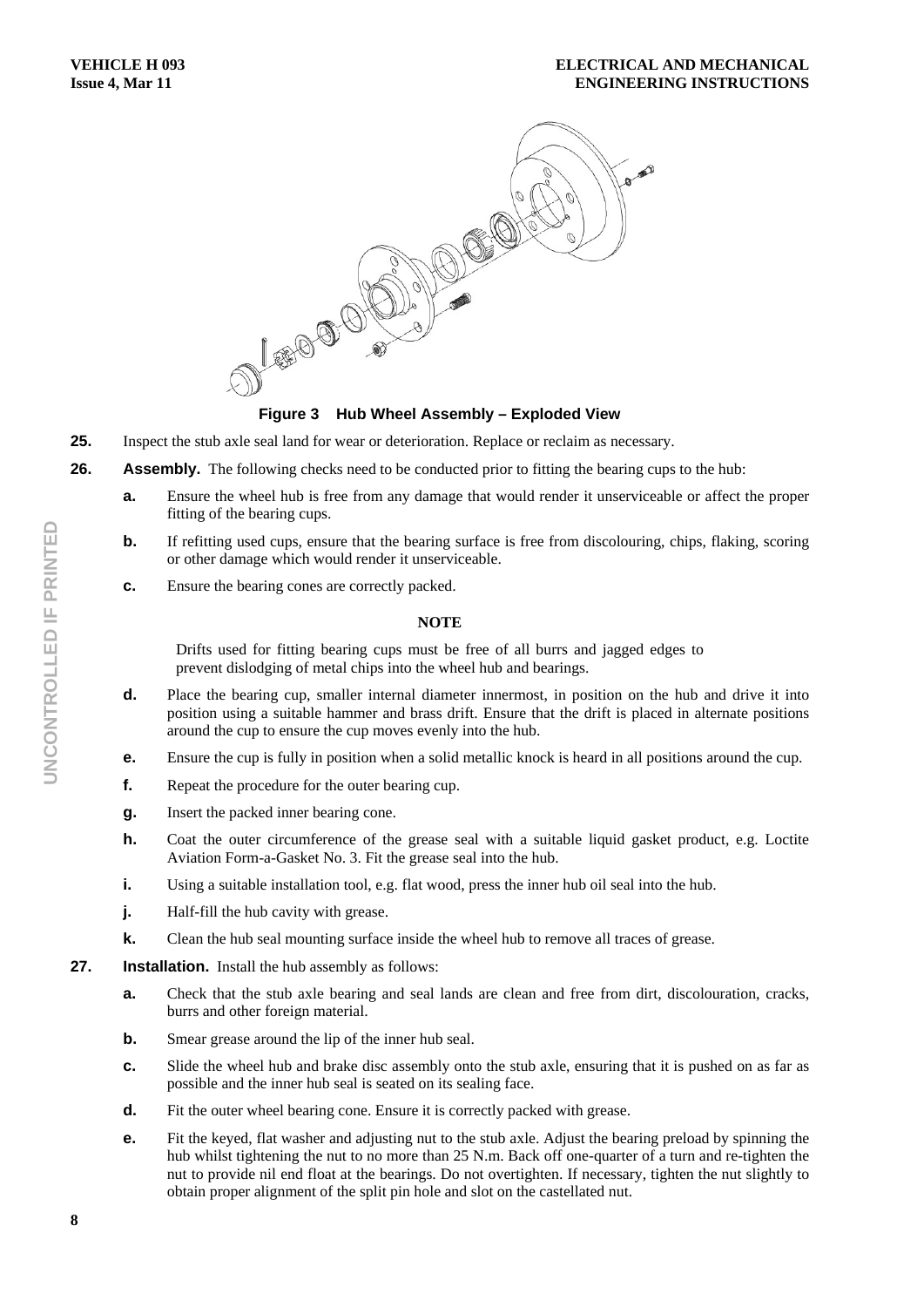- **f.** Fit a new split pin, locking the castellated nut to the stub axle.
- **g.** Check for rough or noisy bearings by spinning the hub. If required, fit the wheel temporarily to assist with turning the hub. If the hub spins correctly, coat the sealing surface of the hub grease cap with a liquid gasket product, e.g. Loctite Aviation Form-a-Gasket No. 3, and fit the grease cap to the hub.
- **h.** Install the disc brake calliper and secure it by torquing the mounting bolts to 77 N.m.
- **i.** Reconnect the brake fluid supply line taking care not to cross thread the flare nut.
- **j.** Bleed the braking system using one of the procedures described in Paragraph 61 and Paragraph 62.
- **k.** Fit the wheel to the hub and secure it with the five wheel nuts. Tighten the wheel nuts evenly to the specified torque and tightening procedure (Paragraph 29 and Figure 4).
- **l.** Jack the axle clear of the safety stand, remove the stand and lower the wheels to the ground.
- **m.** Road test the trailer to ensure correct operation of all systems.

#### **WHEELS**

#### **Wheel Assembly**



#### **Wheel nuts must be checked and re-torqued after travelling approximately 50 km after refitting the wheels.**

28. Refer to the User Handbook for details of the wheels fitted to this trailer and their removal/replacement procedures.

#### **NOTE**

If the trailer is empty, satisfactory ground clearance may be obtained by using suitable dunnage under the trailer support legs to assist in support of the trailer frame.

- **29.** Wheel nuts are to be tensioned using the following procedure and the sequence illustrated in Figure 4.
	- **a.** Fit all nuts finger tight initially.
	- **b.** Tighten them to approximately 50 N.m.
	- **c.** Finally tension them to 105 N.m.



**Figure 4 Wheel Nut Torque Sequence**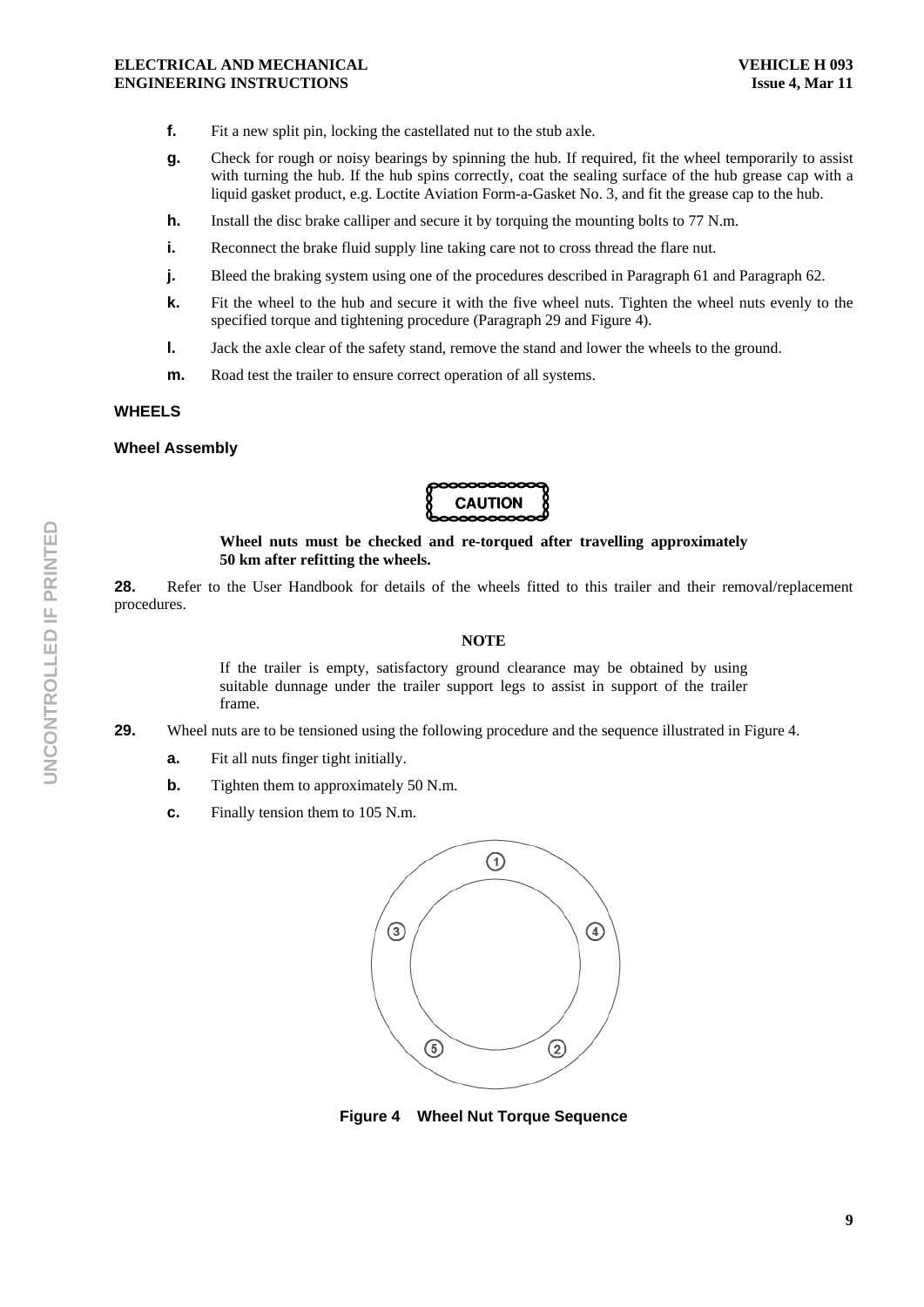#### **BRAKES**

#### **Description**

**30.** The foundation brakes are a 299 mm x 10.5 mm disc and hydraulic operated calliper assembly fitted to each wheel. Application is achieved by a mechanical override system acting on the master cylinder. The master cylinder is fitted with an electric solenoid that locks the master cylinder out unless the brake lights are activated to prevent unwanted application.

#### **NOTE**

Cover the ends of open brake fluid lines to prevent ingress of dirt. Do not use adhesive tape to cover brake fluid lines and couplings. Remove any plugs or covers prior to assembly.

#### **Master Cylinder**

**31.** The master cylinder is a Cebco model C500 that has an electrical lockout solenoid fitted to prevent unwanted application.

- **32.** Removal. Remove the master cylinder as follows:
	- **a.** Clean the area around the master cylinder and tow ring using a suitable cleaning agent. Dry the area before removing the master cylinder from the drawbar.
	- **b.** Disconnect the wiring connector at the override lockout solenoid situated on the side of the master cylinder.
	- **c.** Disconnect the brake pipe from the master cylinder and cover the pipe to prevent entry of foreign matter.
	- **d.** Remove the four mounting bolts, washers and self-locking nuts used to secure the master cylinder to the coupling mount.
	- **e.** Slide the master cylinder to the rear until it is clear of the tow coupling dust boot and protection bracket. The dust boot may stay fixed to the master cylinder.

**33. Disassembly.** Disassemble the master cylinder as follows (Figure 5 and Figure 6).

- **a.** Remove the weather cap, reservoir cap (Figure 5, Item 5) and moisture seal (Figure 5, Item 6). Discard any residual brake fluid.
- **b.** Remove the brake outlet pipe adaptor and washer from the body. Discard the washer.
- **c.** Remove the lockout solenoid from the master cylinder housing.
- **d.** Remove the rubber boot at the actuating shaft end (if fitted).
- **e.** Remove the bleed nipple (Figure 5, Item 3) and housing (Figure 5, Item 2) from the body.
- **f.** Remove the compensating valve nut (Figure 5, Item 4) with compensating valve (Figure 5, Item 9) from the base of the reservoir.
- **g.** Remove the equalising valve (Figure 5, Item 7) from the base of the reservoir.
- **h.** Remove the two bolts with spring washers securing the end-cap (Figure 5, Item 1) to the housing. Then remove the end-cap and the piston return spring (Figure 5, Item 12).
- **i.** Remove and discard the end-cap inner and outer O-rings.
- **j.** Slide the piston (Figure 5, Item 8) out of the body.
- **k.** Remove the circlip located centrally in the piston bore, and then remove the O-ring and backup ring. Discard the O-ring.
- **l.** Remove the buffer and washer situated in the end of the piston cavity.
- **m.** Remove and discard the O-ring at the actuating shaft body.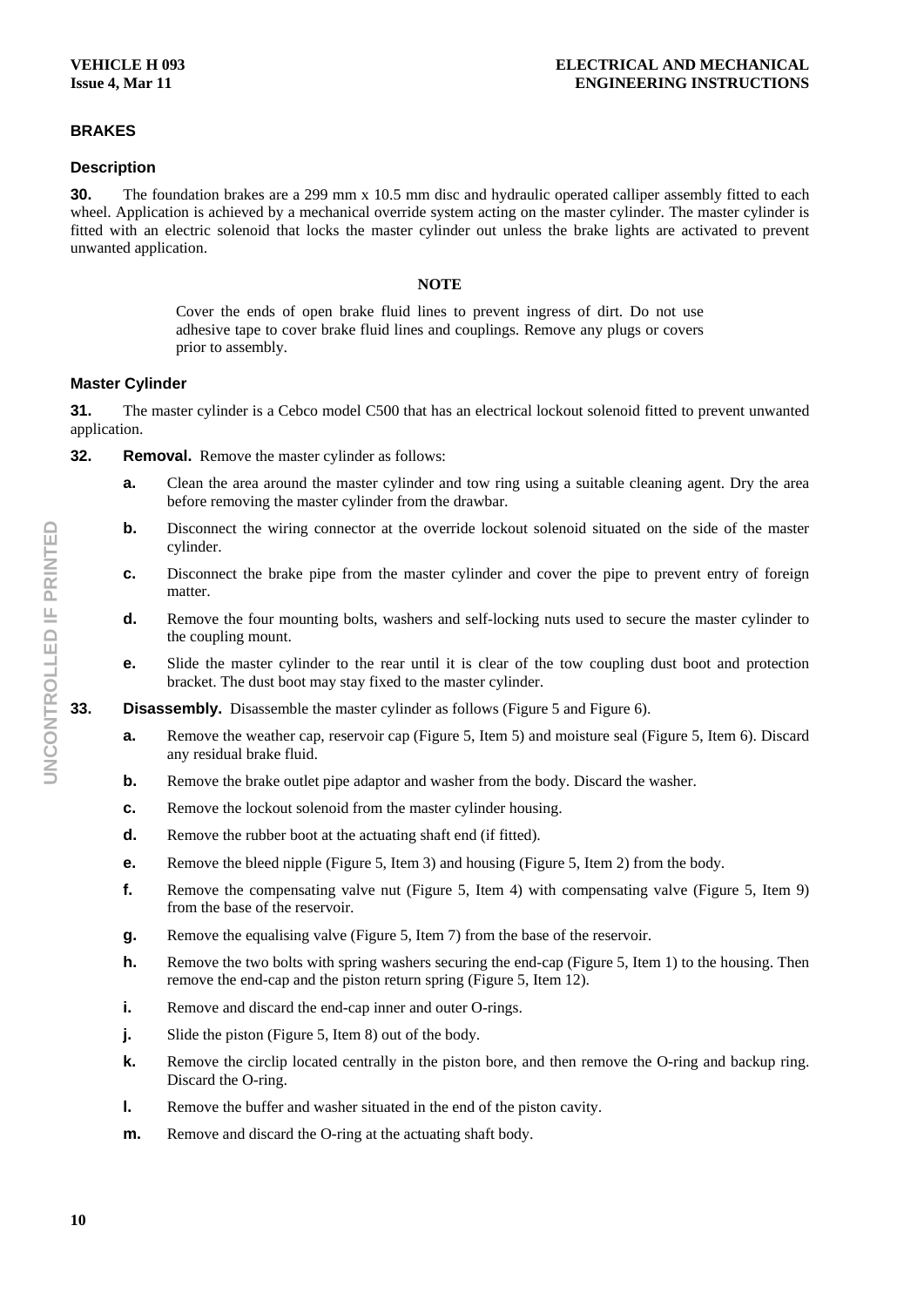| <b>Item</b> | <b>Description</b>     | Item | <b>Description</b>     |
|-------------|------------------------|------|------------------------|
|             | End-cap                | 7    | Equalising valve       |
| 2           | Bleed nipple housing   | 8    | Piston                 |
| 3           | Bleed nipple           | 9    | Compensating valve     |
| 4           | Compensating valve nut | 10   | Body                   |
| 5           | Reservoir cap          | 11   | <b>Breather/filter</b> |
| 6           | Moisture seal          | 12   | Return spring          |





**Figure 5 Brake Master Cylinder – Sectional View** 



**Figure 6 Master Cylinder Expolded View**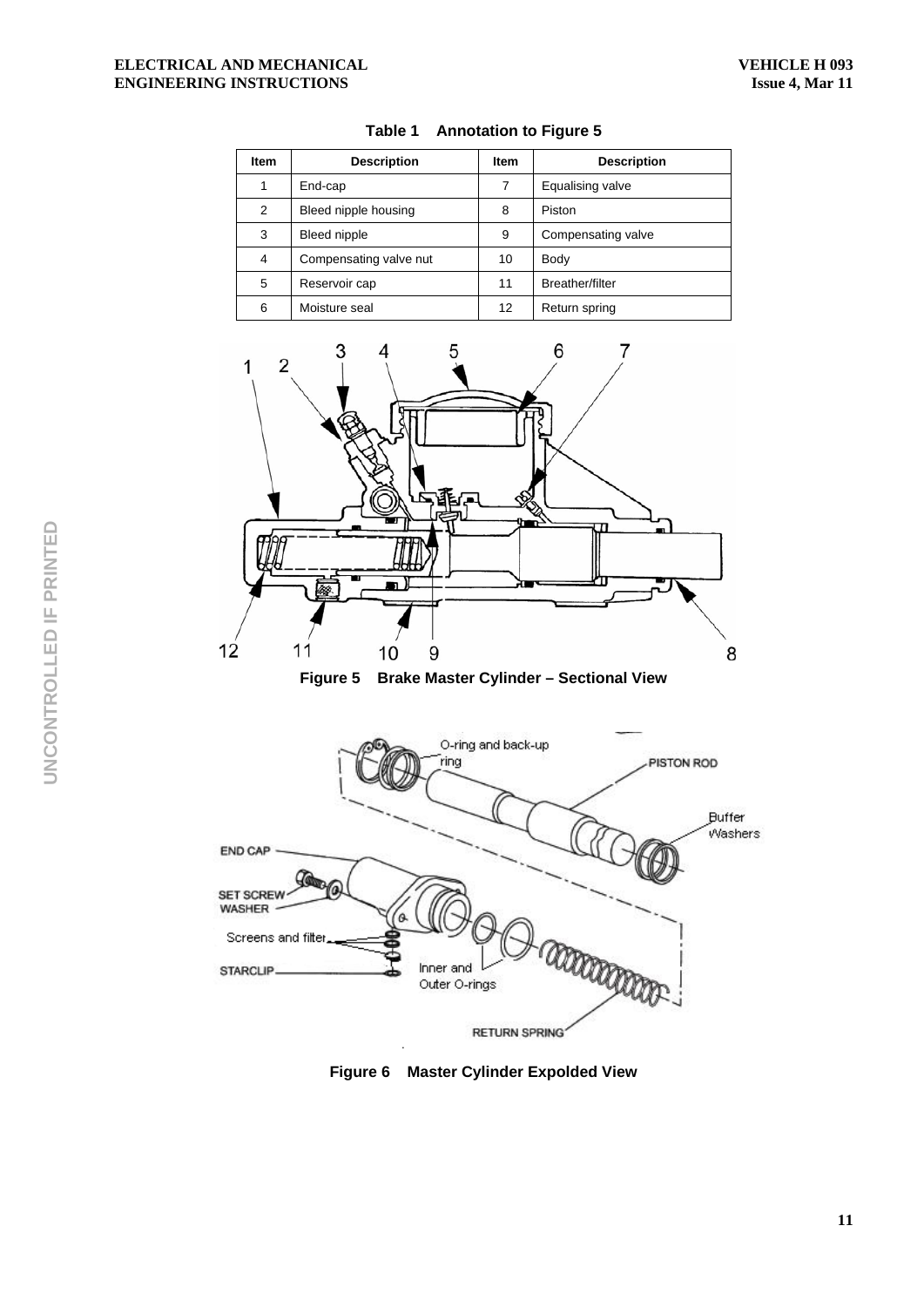- **34. Cleaning and Inspection.** The master cylinder and components are cleaned and inspected as follows:
	- **a.** Wash the parts in methylated spirits and blow them dry with compressed air. Pay particular attention to the internal passages of the cylinder body.
	- **b.** Inspect all components for nicks, burrs, corrosion, excessive wear or damage. Replace components as necessary.
	- **c.** Inspect the rubber boot between the cylinder and the tow coupling. Replace it if required.
- **35.** Reassembly. Reassemble the master cylinder as follows (Figure 5 and Figure 6):

#### **NOTE**

It is important that all components of the overhaul kit are used during reassembly.

- **a.** Lubricate all internal components with clean brake fluid, including the cylinder bore.
- **b.** Install the new O-ring in the piston bore at the actuating shaft end.
- **c.** Install the buffer and washer, the back-up ring, the new O-ring and the circlip into the piston body (refer to Figure 6 for assembly).
- **d.** Slide the piston (Figure 5, Item 8), with the open end facing backwards, into the body from the rear.
- **e.** Install the inner and outer O-rings on the end-cap (Figure 5, Item 1).
- **f.** Fit the piston return spring (Figure 5, Item 12) and end-cap. Secure the end-cap to the housing with the two bolts fitted with spring washers. Torque the bolts to 34 N.m.
- **g.** Install the equalising valve (Figure 5, Item 7) in the base of the reservoir. Torque the valve nut to 3 N.m.
- **h.** Install the compensating valve (Figure 5, Item 9) and compensating valve nut (Figure 5, Item 4) into the base of the reservoir. Torque the valve nut to  $82 - 95$  N.m.
- **i.** Install the bleed nipple and housing into the body. Torque the bleed nipple housing to  $14 20$  N.m and the bleed nipple to  $9 - 14$  N.m.
- **j.** Prime the master cylinder with clean brake fluid then push on the end of the piston to check for smooth operation.
- **k.** Install the override solenoid into the cylinder housing. Install the outlet pipe adaptor, fitted with a new copper washer, and tighten it securely.
- **l.** Top up the cylinder reservoir and install the moisture seal (Figure 5, Item 6), reservoir cap (Figure 5, Item 5) and weather cap. Seal the cylinder outlet port with a plastic plug.
- **m.** Install the rubber boot on the operating shaft end.
- **36.** Installation. Fit the master cylinder to the trailer as follows:
	- **a.** Slide the master cylinder into its mounting position.
	- **b.** Fit the mounting bolts, washers and new self-locking nuts. Do not tighten them until the procedure at Paragraph 36.e has been completed.
	- **c.** Connect the brake pipe to the master cylinder, ensuring the connectors are not cross-threaded. Move the master cylinder slightly to enable the connector to be fitted. Torque the brake pipe nut to 12 N.m.
	- **d.** Set the master cylinder piston-to-lunette shaft gap to a maximum of 1 mm.
	- **e.** Torque the nuts securing the master cylinder to 105 N.m.
	- **f.** Connect the wiring connector at the lockout solenoid.
	- **g.** Remove the reservoir cap and fill the master cylinder with clean brake fluid.
	- **h.** Bleed the brake system using one of the procedures described in Paragraph 61 and Paragraph 62 and check for leaks and solenoid adjustment (Paragraph 37).
	- **i.** Check that the gap between the master cylinder and the lunette assembly shaft is a maximum of 1 mm. Adjust as necessary.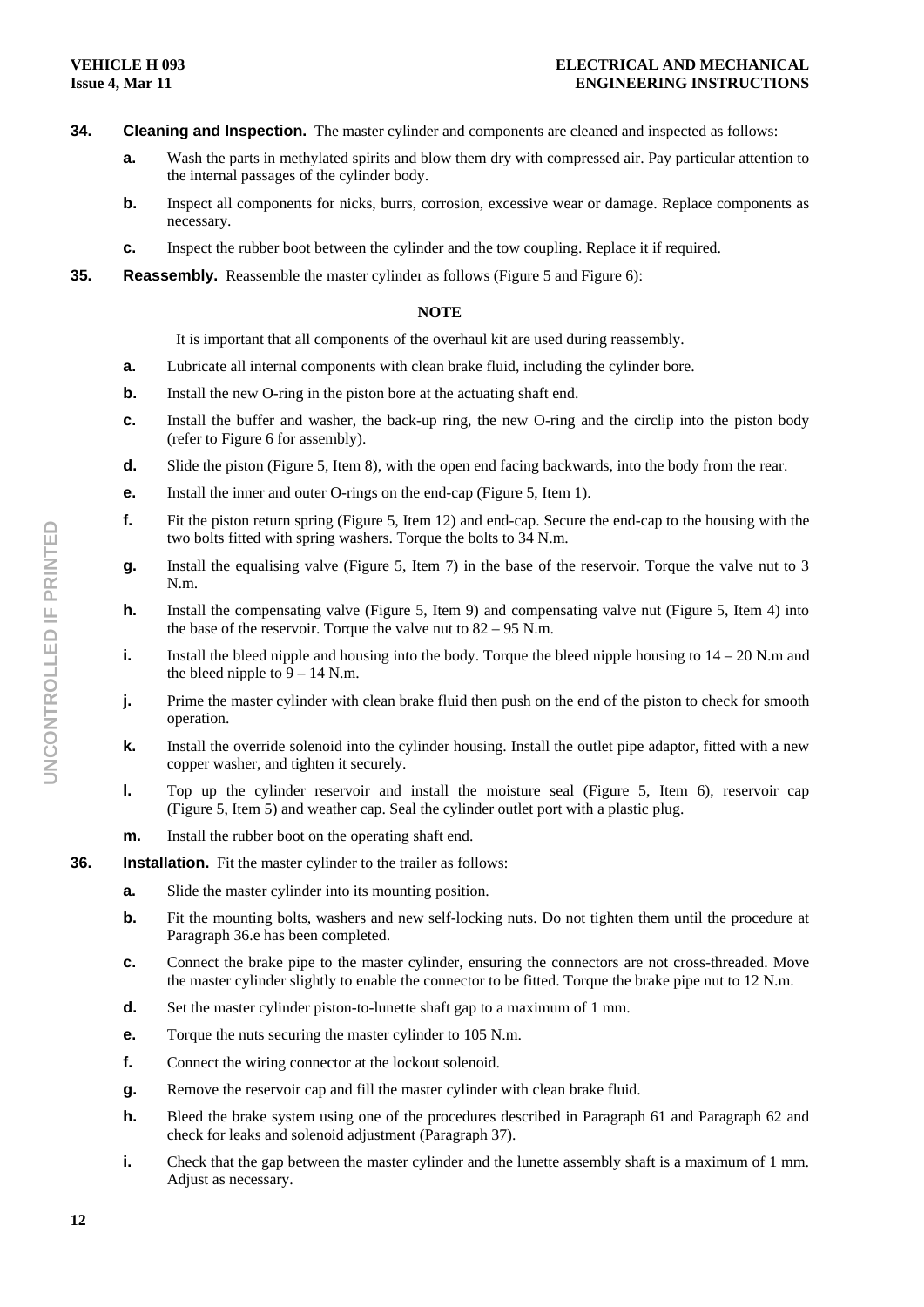- **j.** Install the dust boot over the tow coupling and master cylinder, securing each end with cable ties.
- **37. Adjustment General.** The master cylinder is adjusted in two ways as follows:
	- **a.** standard adjustment, after repair; or
	- **b.** initial adjustment, completed the first time the solenoid is adjusted after the master cylinder has been overhauled.

#### **NOTE**

The adjustment after the installation of an overhaul kit differs because a seal between the new plunger ball and brass adapter needs to be established. If the procedure is not carried out as specified, the master cylinder solenoid will always allow fluid to pass freely.

#### **38. Adjustment – Procedure.** Proceed as follows:

- **a.** Disconnect the brake outlet pipe at the master cylinder.
- **b.** Adjust the screw as follows:



**There are two types of adjustment. Ensure the correct adjustment procedure is completed for the type of maintenance that is being conducted.** 

**(1)** When completing a standard adjustment, loosen the solenoid lock nut and screw the adjusting screw in until the valve bottoms (Figure 7).



**Once the valve has bottomed, exercise care when tightening further. Do not damage the screw.** 

**(2)** When completing an adjustment after installation of an overhaul kit, loosen the solenoid lock nut and screw the adjusting screw in until it will not turn any further (Figure 7).



**Figure 7 Master Cylinder Solenoid – Adjustment** 

- **c.** Back off the adjusting screw three-quarters of a turn.
- **d.** Tighten the lock nut without altering the adjusting screw setting.
- **e.** Bleed the master cylinder using one of the procedures described in Paragraph 61 and Paragraph 62.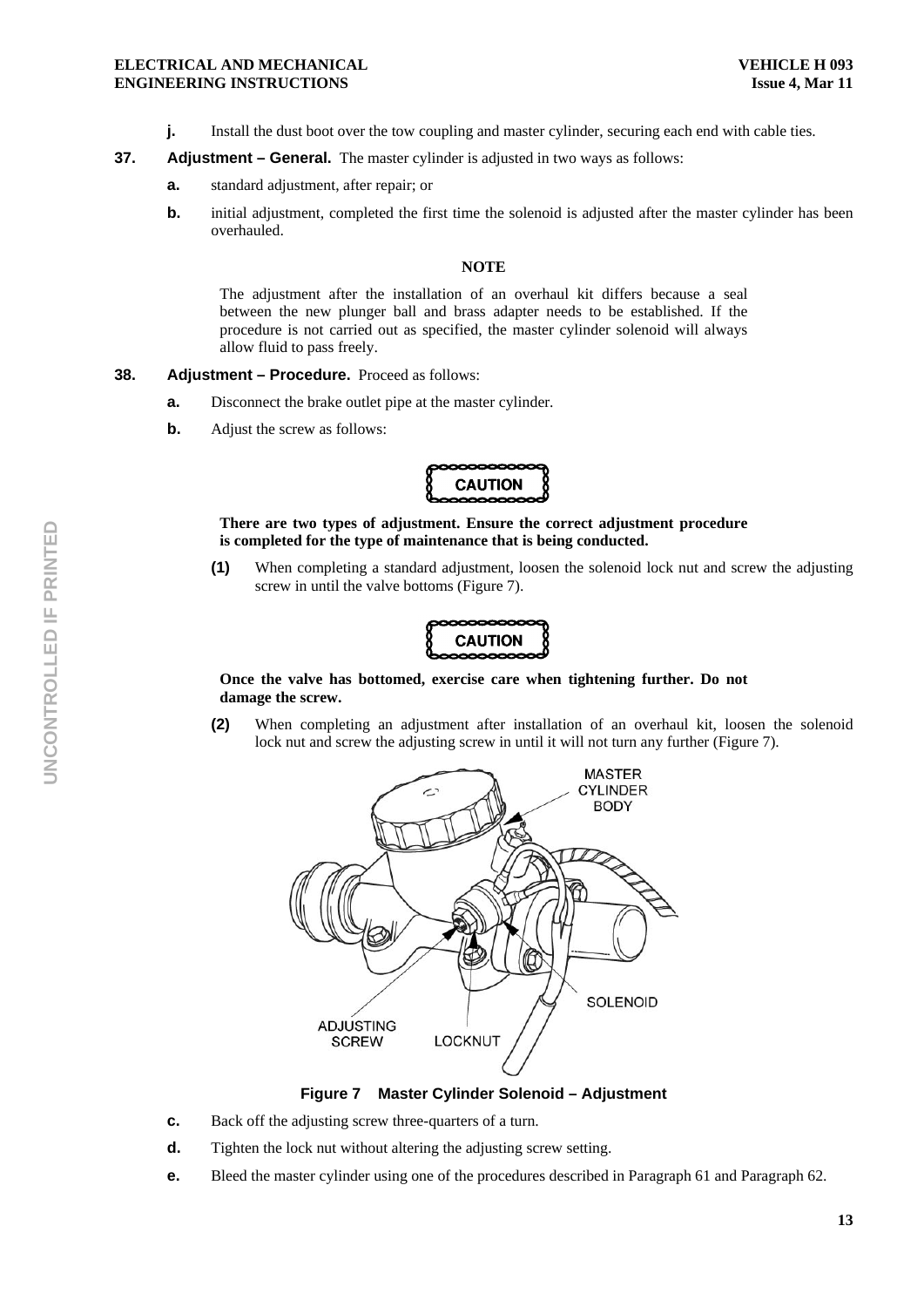#### **VEHICLE H 093 Issue 4, Mar 11**

- **f.** Energise the solenoid with a 12-volt dc source.
- **g.** Operate the coupling by hand.

#### **NOTE**

Brake fluid should flow freely from the outlet port.

- **h.** De-energise the solenoid.
- **i.** Operate the coupling by hand.

#### **NOTE**

No brake fluid should flow from the outlet port

#### **NOTE**

If brake fluid does not flow freely with the solenoid energised, the adjusting screw can be backed off to a maximum of one and three-quarters of a turn. If the brake fluid still does not flow freely after the maximum adjustment has been reached, replace the solenoid.

#### **NOTE**

In the event of the solenoid valve not sealing, with the solenoid de-energised, the adjusting screw may be screwed in to a minimum of one-half of a turn out from its bottomed position. If the solenoid valve does not seal after the minimum distance has been reached, replace the solenoid.

- **j.** Connect the brake outlet pipe.
- **k.** Energise the solenoid.
- **l.** Operate the coupling and at the same time torque the outlet pipe union nut to 12 N.m.
- **m.** De-energise the solenoid.
- **n.** Bleed the brake system using one of the procedures described in Paragraph 61 and Paragraph 62.

#### **Brake Pads**

**39. Removal.** Remove the brake pads as follows:

### **WARNING**

**Ensure that the park brakes are applied and the opposite wheel is chocked to prevent trailer movement prior to the removal of a brake calliper.** 

- **a.** Jack up the trailer until the wheels are clear of the ground. Place safety stands beneath the axle.
- **b.** Remove the five wheel nuts securing the wheel to the hub and remove the wheel.
- **c.** Remove the calliper housing mounting bolts and slide the calliper from the brake disc.
- **d.** Remove the inner and outer brake pads from the calliper.
- **e.** Ensure that the calliper bleeder nipple is loose prior to compressing the calliper piston with a 'C' clamp. Position the 'C' clamp so that one end rests against the rear of the calliper housing and the other end rests against a piece of wood placed across the face of the calliper piston.
- **f.** Tighten the clamp until the calliper piston bottoms in the calliper housing. Ensure that the calliper bleeder nipple is tightened when the calliper piston has been fully recessed in the piston housing.
- **g.** Repeat Paragraph 39.a. to 39.f. for the opposite wheel.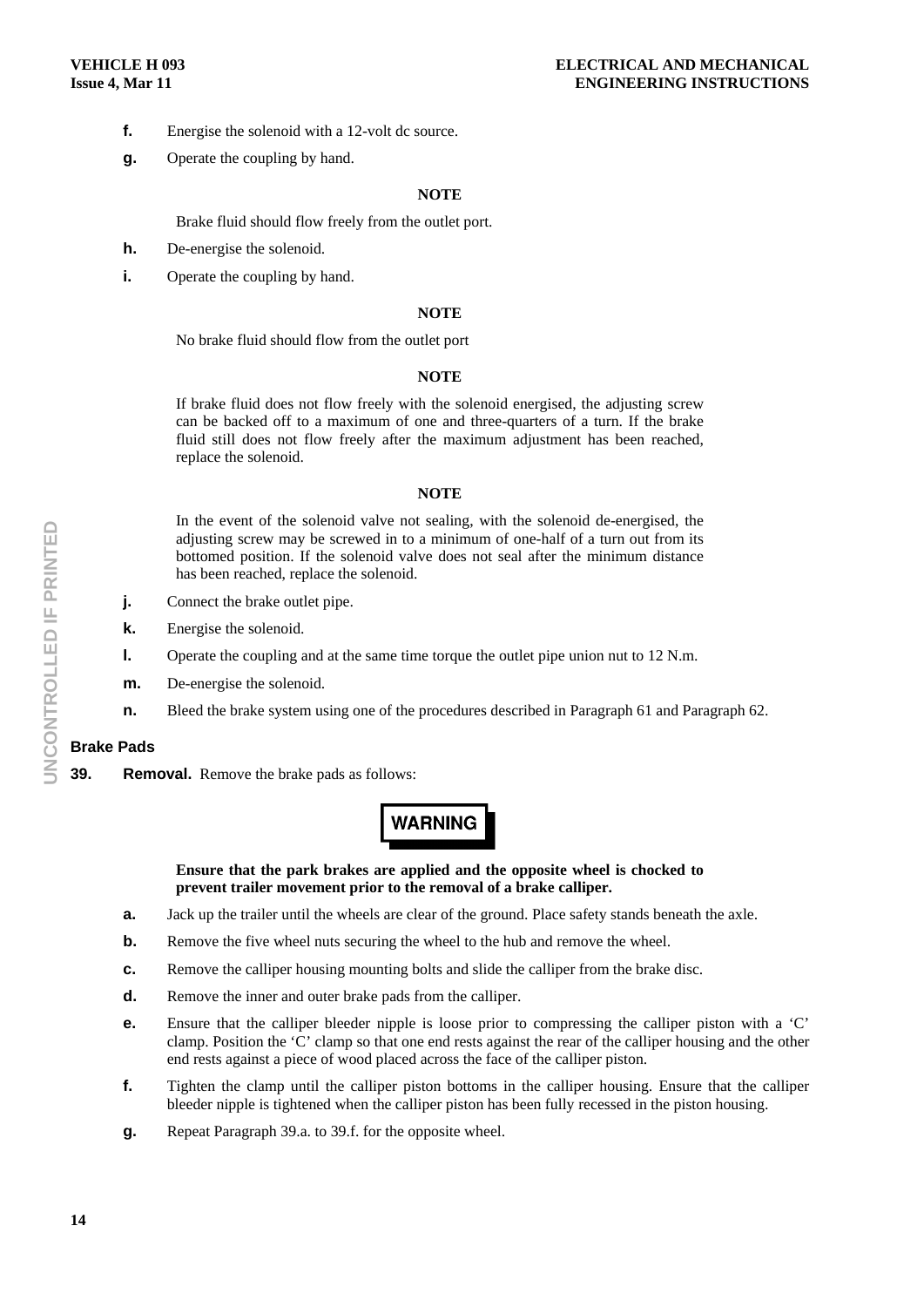**40. Cleaning and Inspection.** Clean and inspect the brake pads as follows:

#### **NOTE**

Brake pads must only be replaced as an axle set, not on one side only.

- **a.** Inspect the inner and outer brake pads. Replace the pads if the lining is less than 4 mm thick.
- **b.** Clean the brake pad guide surfaces on the calliper housing.
- **c.** Inspect the calliper guide pins for freedom of movement in the anchor bracket. Replace the guide pins if corroded or if the boots show any weathering or cracking. Place a thin film of lubricant on the pins.
- **d.** Inspect the calliper assembly for fluid leaks and damage. Overhaul the calliper if required (Paragraph 42 to 45).

#### **41. Installation.** Install the brake pads as follows:

- **a.** Install new brake pads in the calliper, and lubricate the sliding points on the anchor bracket with about 0.1 g of approved high melting point grease.
- **b.** Rotate the calliper housing into its mounting position. If springs are sticking through the calliper housing inspection hole, lift the calliper housing and make the necessary corrections to ensure the springs are fully retained in the housing.
- **c.** Install the calliper upper mounting bolt and torque it to 77 N.m.
- **d.** Connect the brake fluid supply line to the calliper and tighten the union.
- **e.** Bleed the braking system using one of the procedures detailed in Paragraph 61 and Paragraph 62.
- **f.** Energise the master cylinder lockout solenoid and pump the towing eye several times. Check for fluid leaks and rectify as required.
- **g.** De-energise the master cylinder lockout solenoid and check the fluid level in the master cylinder reservoir. Fill to the specified level with new brake fluid.
- **h.** Install the wheels and secure them with the wheel nuts in accordance with Paragraph 29 and Figure 4.
- **i.** Jack up the trailer, remove the safety stands and lower the trailer to the ground.

#### **Brake Calliper**

**42.** Removal. Remove the brake calliper as follows:

### **WARNING**

**Ensure that the parking brake is applied and the opposite wheel is chocked to prevent trailer movement prior to the removal of a brake calliper.** 

- **a.** Jack up the trailer on the side of the calliper that is to be replaced until the wheel is clear of the ground. Place a safety stand beneath the axle.
- **b.** Remove the nuts securing the wheel to the hub and remove the wheel.
- **c.** Disconnect the brake fluid supply pipe from the calliper and cover the open pipe connections.
- **d.** Remove the upper and lower brake calliper mounting bolts.
- **e.** Remove the calliper assembly from the brake disc and mounting bracket.
- **43. Disassembly.** Disassemble the brake calliper as follows:
	- **a.** Disassemble the housing assembly, guide pins and boots. Discard the boots. Plug the guide pin mounting holes in the anchor bracket to prevent the ingress of moisture.
	- **b.** Remove the brake pads (Paragraph 39).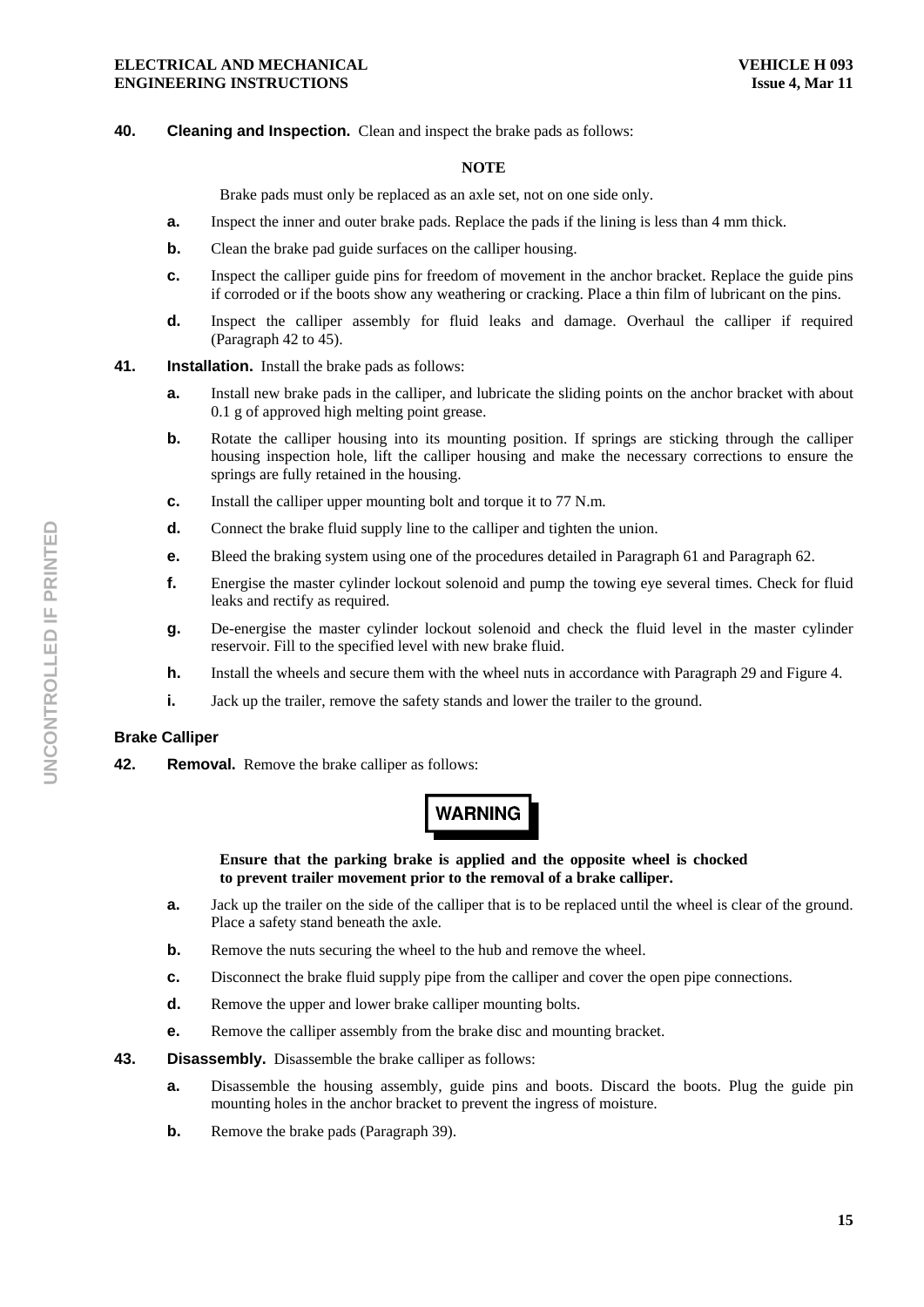## **WARNING**

#### **Keep fingers clear when expelling the piston from the calliper.**

#### **NOTE**

Apply light air pressure initially, progressively increasing the pressure until the piston is forced out of the bore.

- **c.** Place soft clean packing between the piston and the calliper housing. Apply air pressure at the housing inlet port to remove the piston.
- **d.** Remove the wiper seal with a small pointed tool. Take care not to damage the calliper bore or seal groove. Remove the dust boot from the piston. Discard the boot and wiper seal.
- **e.** Remove the bleed screw and dust cover.

**44. Cleaning and Inspection.** Clean and inspect the brake calliper as follows:



**Care must be taken to keep alcohol and debris away from the eyes. Eye protection is to be worn.** 



**Keep components away from any type of mineral oil as it will damage the rubber components.** 

#### **NOTE**

Methylated spirits should be used for cleaning. Compressed air should also be used to dry all components and blow out all passages in the calliper housing and bleed screw.

**a.** Thoroughly clean the calliper components in methylated spirits and dry them with compressed air or lint-free cloth. Ensure all deposits on the brake pad guide surfaces on the anchor brackets and the calliper housing are removed.

#### **NOTE**

Brake pads must only be replaced as a complete axle set.

- **b.** Inspect the inner and outer brake pads. Discard the pads if the brake lining is thinner than 4 mm.
- **c.** Inspect the anchor bracket. Replace it if it is corroded, worn or damaged.
- **d.** Inspect the piston. Replace if scoring, nicks, corrosion, wear or damage is evident.
- **e.** Inspect the calliper housing. Replace it if scoring, corrosion, wear or damage is evident.

#### **45. Reassembly.** Assemble the brake calliper as follows:

- **a.** Lubricate the new piston seal and housing bore with approved brake grease.
- **b.** Lubricate the piston with brake fluid.
- **c.** Install the piston seal in the housing bore seal groove, ensuring it is not twisted.
- **d.** Install the piston boot over the open end of the piston and feed it along the piston towards the closed end. Fully extend the boot away from the closed end of the piston with the boot still mounted on the ground surface of the piston. Introduce the boot on to the housing bore boot groove.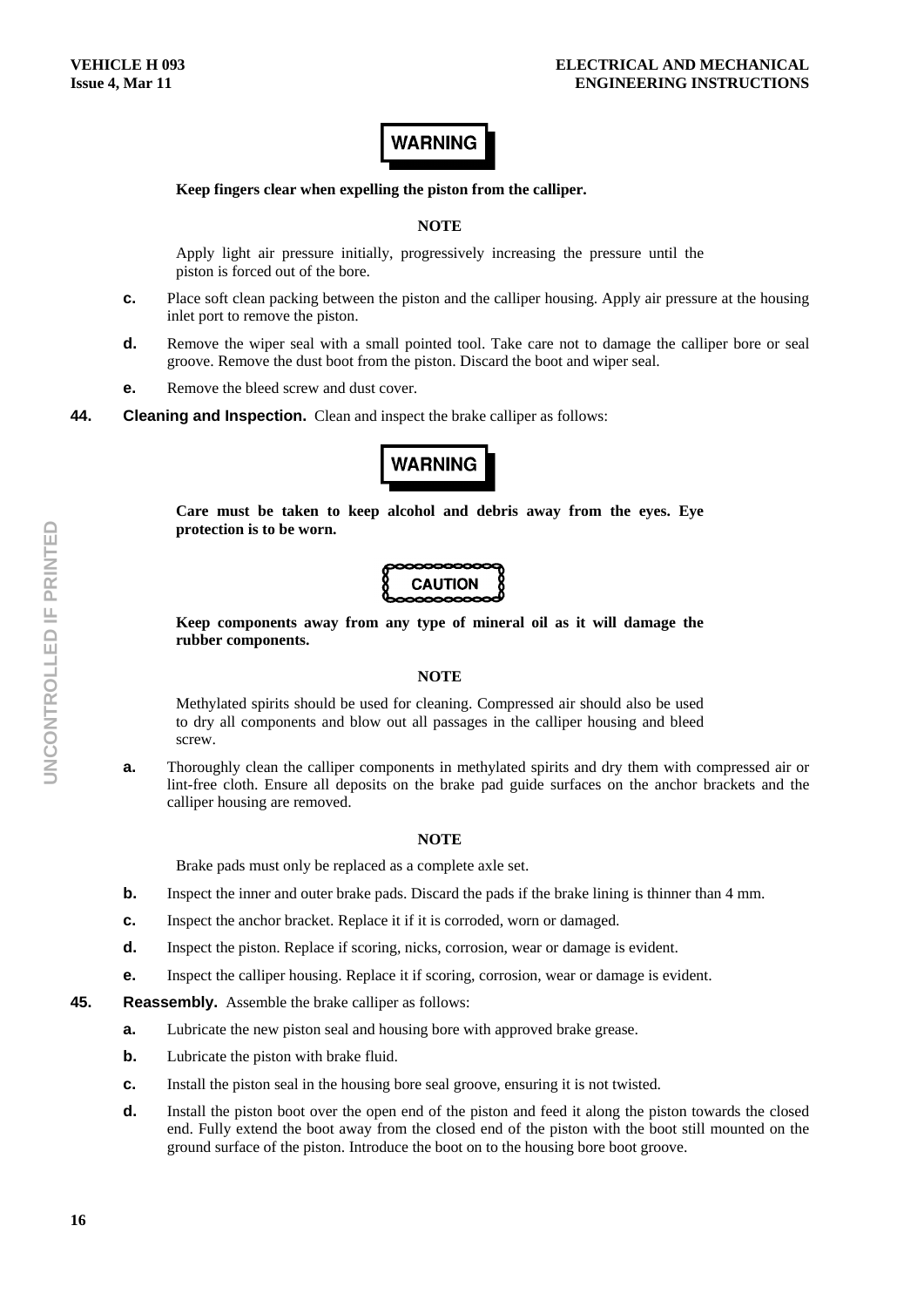- **e.** Slowly enter the piston into the bore, applying a steady pressure by hand until the piston is fully seated in the bore. This action ensures the boot and seal are correctly positioned, reducing the risk of piston/housing bore scoring.
- **f.** Assemble the bleeder screw and dust cover and install them in the housing.
- **g.** Inspect the piston and boot. Check that the boot is correctly engaged in the piston groove.
- **h.** Lubricate the guide pins with silicone grease and fit a new guide pin and dust boots if required.
- **i.** Install the brake pads (Paragraph 41).
- **46. Installation.** Fit the brake calliper as follows:
	- **a.** Position the calliper assembly in its operating position on the brake disc and the backing plate or axle.
	- **b.** Install the upper and lower brake calliper mounting bolts. Torque the bolts to 77 N.m.
	- **c.** Connect the brake pipe to the calliper and bleed the brake system using one of the procedures detailed in Paragraph 61 and Paragraph 62.
	- **d.** Install the wheel to the hub. Torque the nuts to 105 N.m as detailed in Paragraph 29 and illustrated in Figure 4.
	- **e.** Jack up the trailer, remove the safety stand(s) and lower the trailer to the ground.
	- **f.** Check the level of the master cylinder reservoir. Top it up with clean brake fluid as required and check for leaks.

#### **Brake Disc**

**47. Removal and Installation.** The brake disc is a component of the hub assembly. The removal and installation procedures are described in Paragraphs 19 to 21 and Paragraphs 26 to 27 respectively.

**48. Inspection (on Vehicle).** Inspect the vehicle as follows:

#### **NOTE**

Remove the wheel to inspect the brake disc.

- **a.** Jack up the trailer until the wheel is clear of the ground. Place a safety stand beneath the axle.
- **b.** Remove the wheel nuts, securing the wheel to the hub, and remove the wheel.
- **c.** Check the disc for scoring. Minor scores need not be removed.
- **d.** If the disc is excessively scored, it is to be machined to the specifications listed in Table 5.

#### **NOTE**

Prior to checking brake disc run out, ensure that the wheel bearings are adjusted.

- **e.** Clamp a dial indicator to the calliper housing so that the stylus contacts the brake disc at a point approximately 25 mm from the outer edge.
- **f.** Rotate the disc and take an indicator reading. If the reading exceeds a total lateral run out of 0.08 mm, replace or machine the brake disc.
- **g.** Measure the brake disc thickness at 12 points a 30 degrees apart and 25 mm in from the edge using a micrometer. If the specified limit for thickness is exceeded, machine or replace the brake disc.

#### **Brake Hoses**

**49. Replacement.** The following points are to be observed:

- **a.** A flexible brake hose should be replaced if it shows signs of softening, cracking, leaks or abrasion.
- **b.** When installing a brake hose, it must not be twisted or under tension and must be positioned to avoid contact with suspension parts.
- **c.** If a hose or pipe is replaced, bleed the brakes using one of the procedures described in Paragraph 61 and Paragraph 62.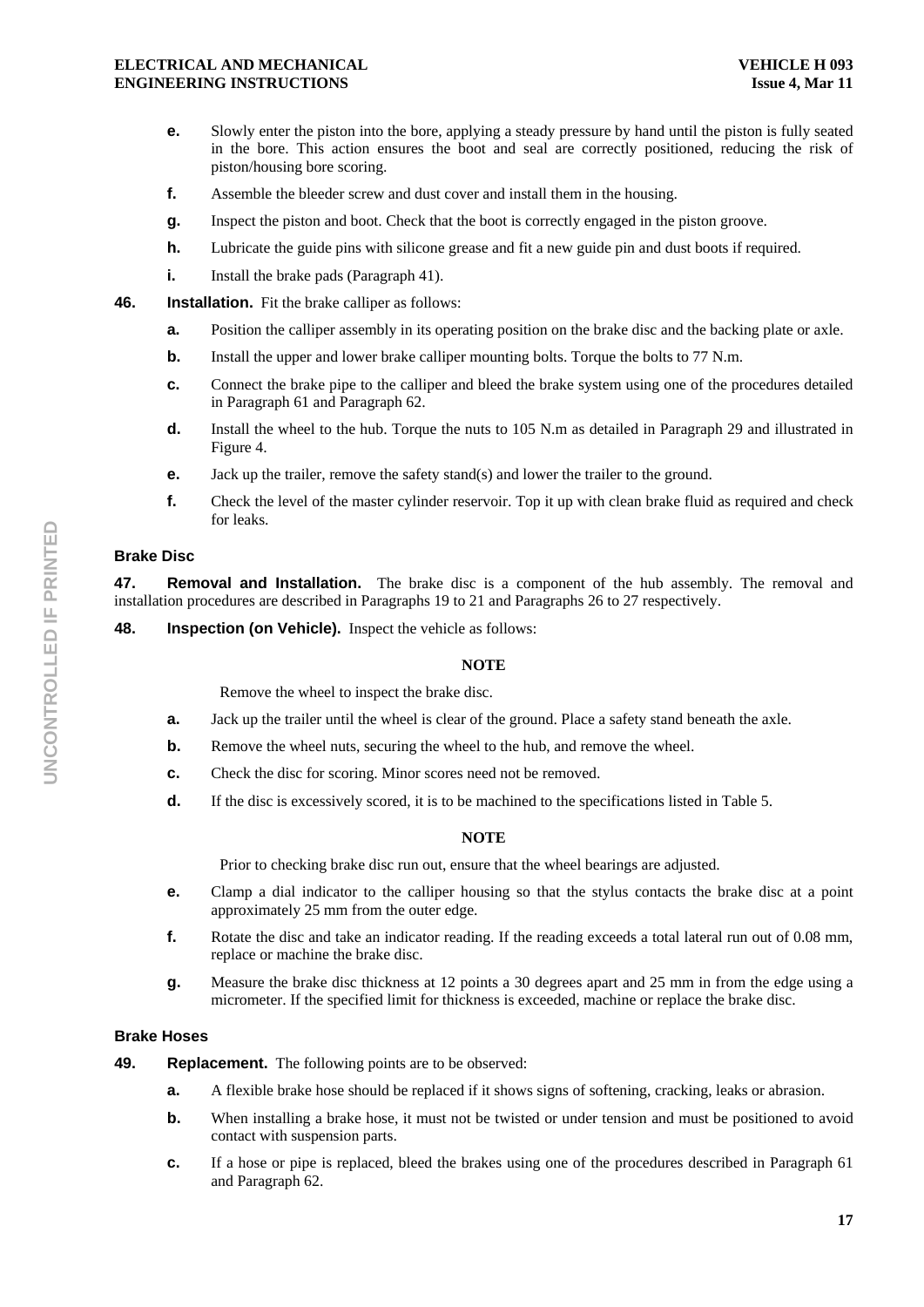- **d.** Install the wheel to the hub as detailed in Paragraph 29 and Figure 4.
- **e.** Jack up the trailer, remove the safety stand(s) and lower the trailer to the ground.

#### **Brake Pipes**

**50. Replacement.** If a section of brake tubing becomes damaged, the entire section is to be replaced with tubing of the same type, size, shape and length, observing the following:



**Only use double wall steel tubing conforming to specification AS 1751 in this brake system.** 

- **a.** Brake lines should be manufactured using the old line as a template. When bending brake tubing, use approved bending tools and avoid kinks and cracks in the lines.
- **b.** The brake tubing is to have the ends formed to be identical to the existing ends (using an approved pipe flaring tool) to provide leak proof connections. The tube nuts are to be tensioned to 12 N.m.
- **c.** New brake lines are to be flushed with clean brake fluid prior to installation.
- **d.** If a hose or pipe is replaced, bleed the brakes using one of the procedures described in Paragraph 61 and Paragraph 62.

#### **Park Brake Assembly**

**51. Description.** The parking brakes consist of an adjustable, internal, expanding, single shoe and drum type brake activated by an over-centre type lever situated centrally on the front cross-member (Figure 9).

**52. Removal.** Remove the park brake as follows:

- **a.** Jack up the trailer until the wheel is clear of the ground. Place a safety stand under the axle and lower the jack to rest the axle securely on the stand.
- **b.** Remove the wheel nuts and the wheel.
- **c.** Release the park brake and screw the knurled adjusting knob on the lever, out to its maximum.
- **d.** Remove the calliper assembly as described in Paragraph 42.
- **e.** Remove the hub assembly as described in Paragraph 19.

#### **NOTE**

The left and right park brake assemblies and park brake cables are different. Avoid mixing components.

- **f.** Move the brake shoe draw link to the applied position and remove the cable end from the lever.
- **g.** Remove the backing plate-to-axle flange mounting bolts and the backing plate.
- **53. Disassembly.** Disassemble the park brake as follows:

#### **NOTE**

If only replacing the brake shoe, ensure that the actuating mechanism does not fall apart. Use a tie or wire to hold it together securely.

**a.** Remove the shoe hold-down plate.

#### **NOTE**

Ensure hands are clean and free from grease.

- **b.** Carefully lift the shoe ends out of the tappet slots and remove the shoe.
- **c.** Remove the dust boot retaining plate screws and plate.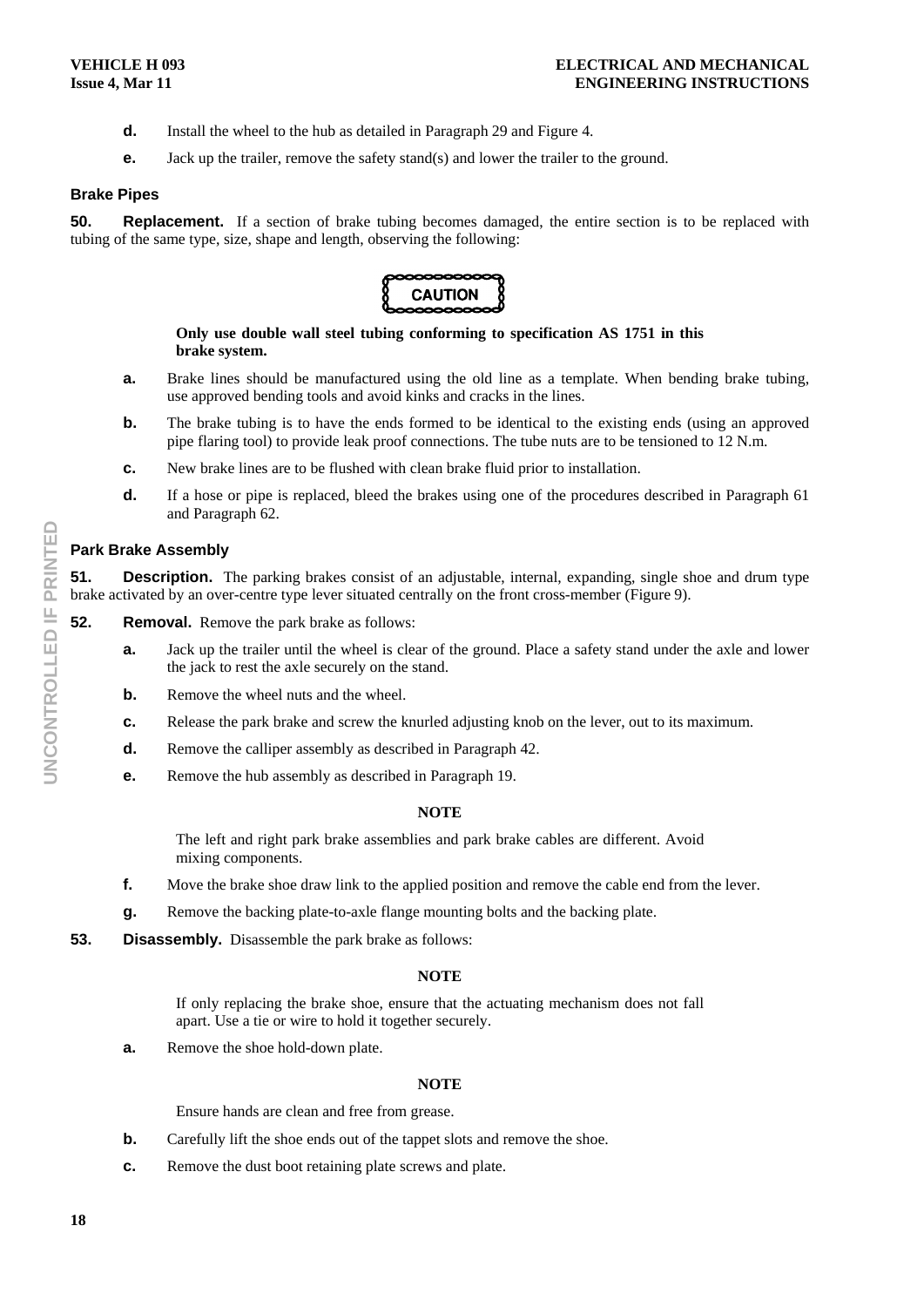- **d.** Remove the draw link and dust boot. The dust boot may require some levering to free it from its retaining lip.
- **e.** Remove the tappets and pushrod, and then remove the adjusting nut and pawl from the backing plate.
- **54. Cleaning and Inspection.** Clean and Inspect the park brake assembly as follows:



**High flashpoint, oil-free solvents may be harmful if vapours are inhaled for prolonged periods. Manufacturer's warnings and instructions are to be strictly adhered to.** 

- **a.** Clean the backing plate with an approved high flashpoint, oil-free solvent. Ensure all traces of grease and dirt are removed from the brake actuator cavity in the backing plate.
- **b.** Inspect the draw link, adjusting nut, screw and pawl, tappet and push rod for wear or damage. Inspect the dust boot for holes, cracking and deterioration. Replace any worn or defective parts.

#### **55. Assembly and Installation.** Assemble the park brake as follows (Figures 8 to 11):

- **a.** Slide the draw link into the dust boot until the dust boot lip is located in the correct notches, as shown in Figure 8.
- **b.** Position the draw link (Figure 9, Item 1) and dust boot (Figure 9, Item 3) on the backing plate (Figure 9, Item 4) with the draw link facing rearwards. Stretch the dust boot over the retaining lip on the back of the backing plate then fit the retaining plate and secure with the two mounting screws fitted with spring washers.
- **c.** Ensure the internal surface of the actuator cavity is covered with a high melting point grease.

#### **NOTE**

Adjuster pawls are left- and right-hand. Ensure they are fitted correctly.

- **d.** Install the adjuster pawl (Figure 9, Item 7).
- **e.** Screw the tappet (Figure 9, Item 6) into the adjusting nut (Figure 9, Item 5) until fully home.
- **f.** Press down on the adjuster pawl with the aid of a small pointed tool and insert the adjusting nut with tappet into the backing plate. Align the shoe slot so that it is parallel with the backing plate face.
- **g.** Install the push rod (Figure 9, Item 12) into the tappet (Figure 9, Item 13).
- **h.** Install the push rod and tappet into the backing plate ensuring the rod end is aligned in the lever socket. Align the shoe slot so that it is parallel with the backing plate face.
- **i.** Clean any excess grease from the backing plate.

#### **NOTE**

Ensure hands are clean and free from grease.

- **j.** Fit the park brake shoe (Figure 9, Item 9) in the operating position.
- **k.** Apply thread sealant to the hold-down plate mounting screw and install the plate (Figure 9, Item 8). Torque the screw to between  $2 - 5$  N.m.
- **l.** Back off the adjusting nut one-quarter of a turn.
- **m.** Inspect the shoe assembly position. The shoe must be located centrally on the backing plate and the ends in the slots in the actuating mechanism. Operate the park brake lever by hand to ensure the mechanism works.
- **n.** Release the park brake lever and screw the lever adjusting knob out to its maximum.
- **o.** Adjust the shoe diameter (Paragraph 56.).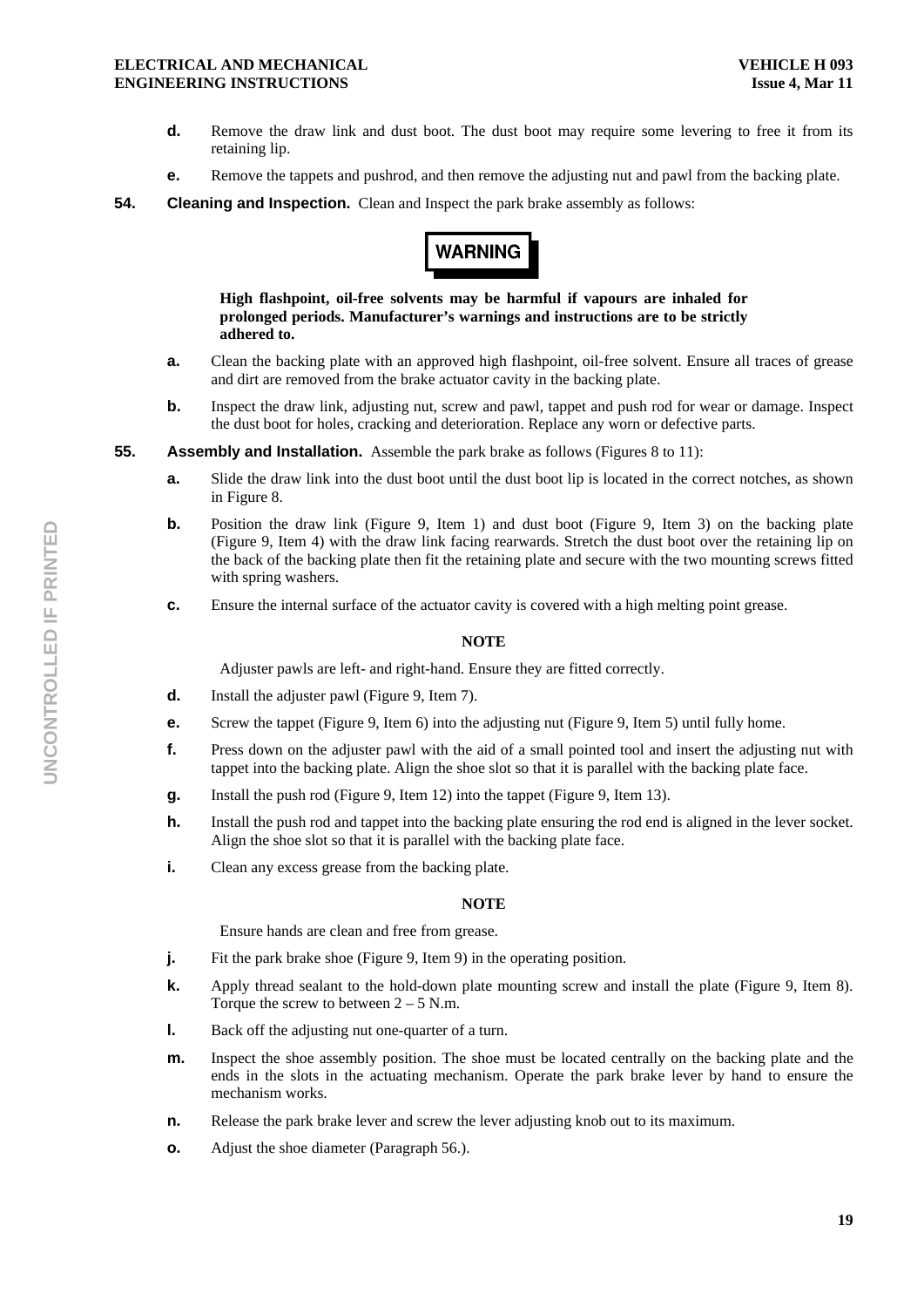

#### **Figure 8 Draw Link and Dust Boot – Installation**

- **p.** Install the backing plate on the axle flange and secure it with the four bolts (Figure 9, Item 14), spring washers (Figure 9, Item 11) and nuts (Figure 9, Item 10). Torque the bolts to 45 N.m.
- **q.** Fit the 'H' plate to the cable end, move the brake shoe draw link to the fully applied position and slip the cable connecting piece onto the lever (Figure 10).
- **r.** Install the wheel hub (Paragraph 27).
- **s.** Install the brake calliper (Paragraph 46) and bleed the brakes using one of the procedures described in Paragraph 61 and Paragraph 62.
- **t.** Install the wheel and secure it with the five wheel nuts. Torque the nuts to 105 N.m as described in Paragraph 29.
- **u.** Jack up the trailer, remove the safety stand and lower the trailer.
- **v.** Adjust the park brake cables via the adjusting knob at the end of the park brake lever. The park brake should apply with a firm over-centre action at the lever when it is pushed down. To increase brake pressure, turn the knob clockwise and to decrease brake pressure, turn the knob anticlockwise.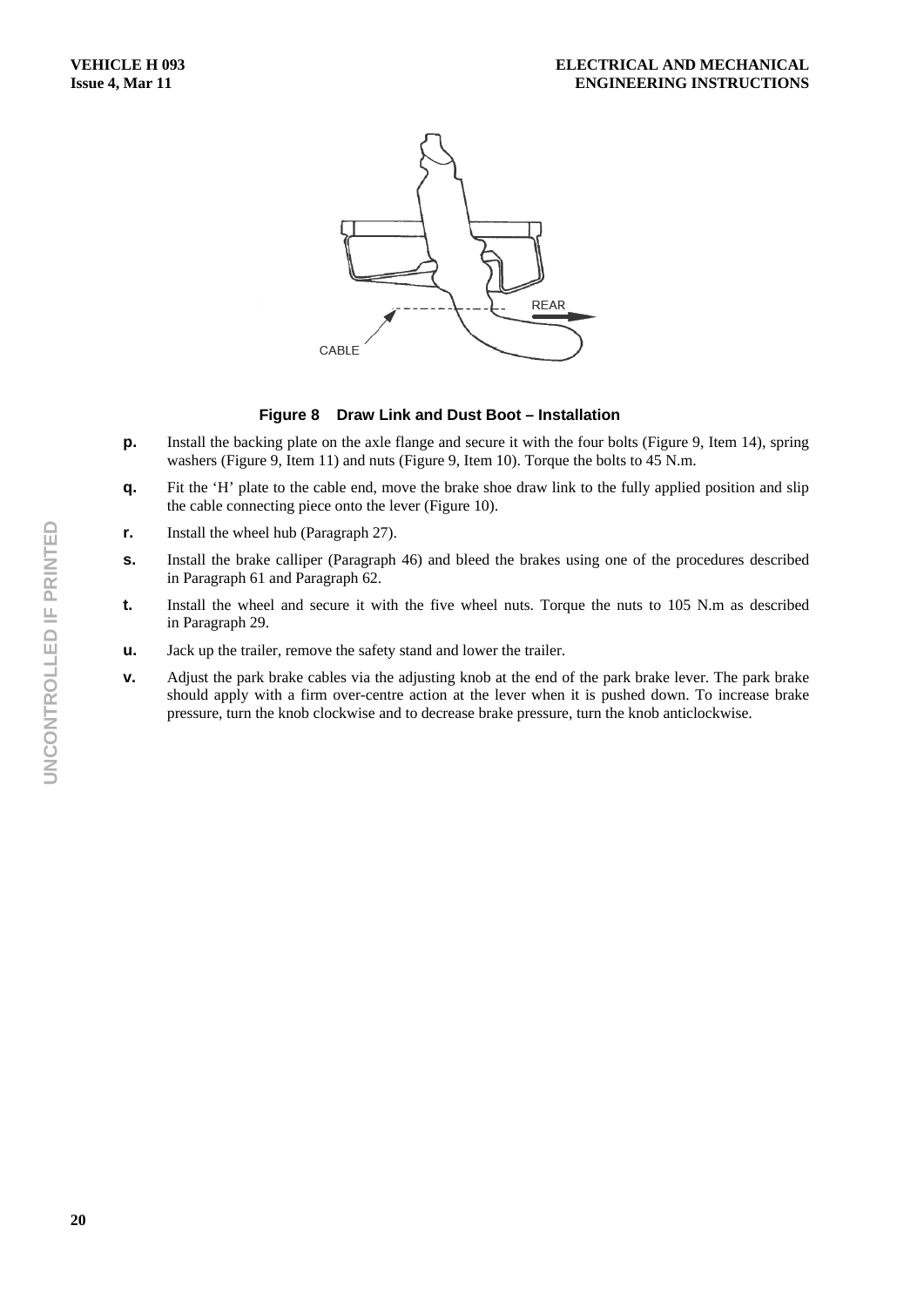**w.** 

| <b>Item</b>    | <b>Description</b> | <b>Item</b> | <b>Description</b> |
|----------------|--------------------|-------------|--------------------|
| 1              | Draw link          | 8           | Hold-down plate    |
| $\overline{2}$ | Retaining plate    | 9           | Brake shoe         |
| 3              | Dust boot          | 10          | Nut                |
| 4              | Backing plate      | 11          | Shake-proof washer |
| 5              | Adjusting nut      | 12          | Push rod           |
| 6              | Tappet             | 13          | Tappet             |
| 7              | Adjuster pawl      | 14          | Mounting bolt      |

#### **Table 2 Annotation to Figure 9**



**Figure 9 Park Brake Assembly - Exploded View**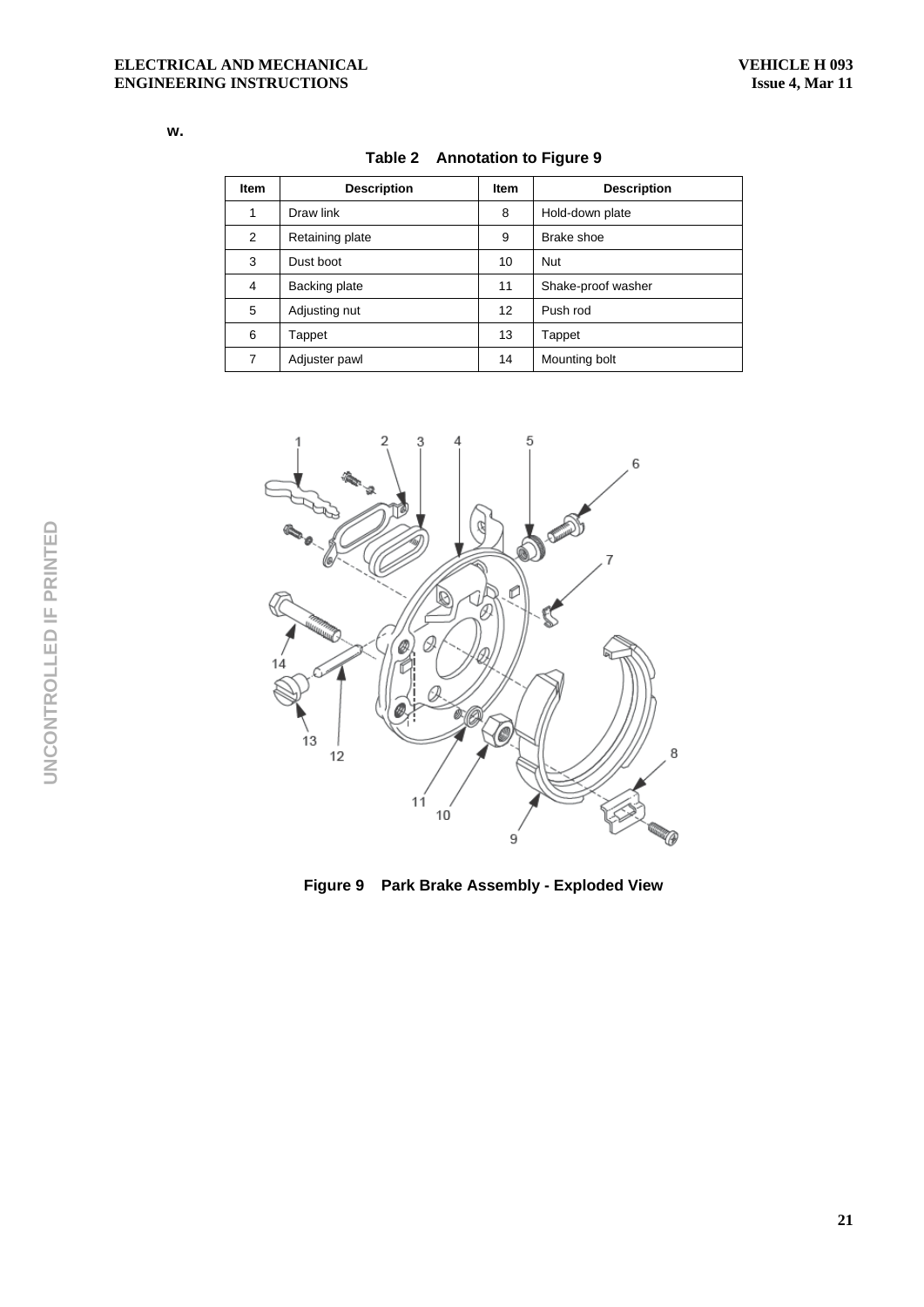

**Figure 10 Fitting of Brake Cable and 'H' Plate** 

**56.** Shoe Diameter Adjustment. Parking brake shoe adjustment is carried out as follows:

- **a.** Measure the shoe diameter at the centre of the lining material, using a Vernier caliper.
- **b.** Adjust the shoe diameter to  $189.7 \pm 0.1$  mm (Figure 11).



**Figure 11 Park Brake Shoe Diameter – Adjustment** 

#### **Park Brake Lever and Cable Assembly**

- **57.** Removal. To remove the park brake lever and cable assembly, carry out the following:
	- **a.** Release the park brake lever and screw the lever adjusting knob out to its maximum.
	- **b.** Tag the cables left and right for identification purposes when re-installing.
	- **c.** Move the brake shoe draw link to the fully applied position and slip the left and right cable connecting piece off the lever.
	- **d.** Remove the 'H' plates from the brake cables.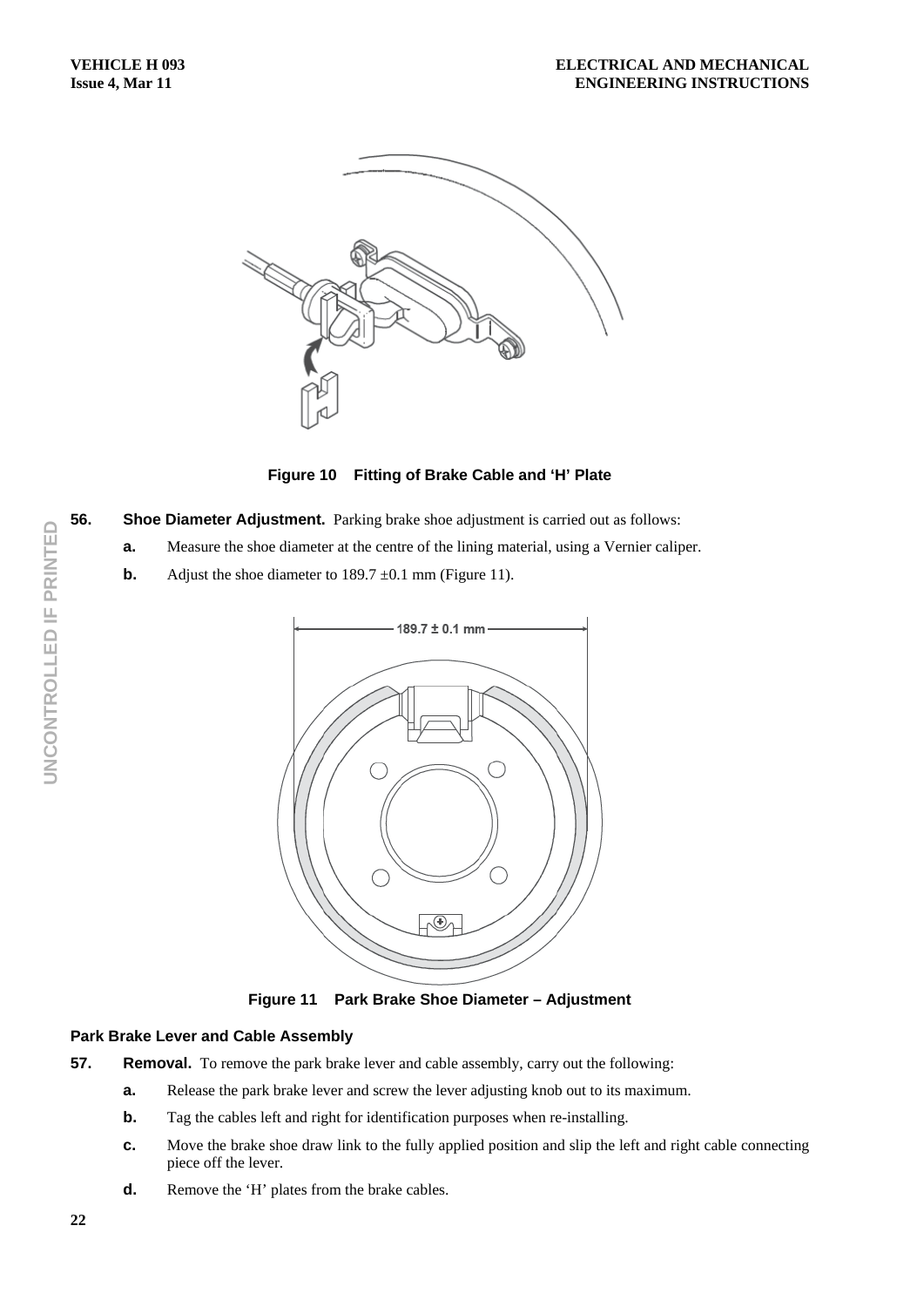- **e.** Remove the mounting bolts, nuts and washers securing the park brake lever assembly to the frame.
- **f.** Remove the park brake lever assembly towards the front and pull the two cables through the support brackets in the cross-member and the holes provided in the frame.

#### **58. Disassembly.** Disassemble the park brake lever as follows:

- **a.** Remove the self-locking nut, flat washer and bolt securing the cable outer locating blocks to the park brake carrier assembly, then slide the blocks out of the carrier.
- **b.** Remove the split pin, washer and sliding straight-headed pin locating the lever in the park brake carrier assembly.
- **c.** Rotate the carrier assembly until the lever cable connection is accessible, then remove the split pin, flat washer and straight-headed pin securing the cable to the lever yoke. Remove the cable.
- **d.** Repeat the procedure for the other cable.

#### **59. Reassembly.** Reassemble the park brake lever as follows:

- **a.** Rotate the carrier assembly until the lever cable connection is accessible. Align the inner cable mounting hole (round end hole) with the offset mounting holes in the lever yoke. The offset yoke holes must be positioned to the rear of the assembly. Secure the cable to the lever with the straight-headed pin, flat washer and split pin. Repeat the procedure for the other cable.
- **b.** Slide the cable outer locating blocks over the cables and into position in the park brake carrier assembly.
- **c.** Secure the cable outer locating blocks with the bolt, flat washer and self-locking nut ensuring the cable outer ends are located flush with the inside edges of the blocks.
- **60. Installation.** Install the park brake lever and cable assembly as follows:
	- **a.** Tag the cables left and right for identification purposes during installation.
	- **b.** Feed the left and right-hand cables through the clamps fitted to the frame.
	- **c.** Position the park brake lever assembly in its mounting position.
	- **d.** Fit the 'H' plates to the cable ends, move the brake shoe draw links to the fully applied position and fit the cables into position on their respective draw link.
	- **e.** Secure the park brake lever assembly to the frame with the six mounting bolts, nuts and washers.
	- **f.** Adjust the park brake cables via the adjusting knob at the end of the park brake lever. The park brake should apply a firm over-centre action at the lever when it is pushed down. To increase brake tension, turn the knob clockwise and to decrease tension, turn the knob anticlockwise.

#### **Brake Bleeding**

**61. Pressure Method.** Bleed the brakes with a pressure bleeder as follows:



**Ensure that the pressure bleeder is secured to the reservoir before applying pressure. Install the adaptor as per the manufacturer's instructions.** 

#### **NOTE**

The pressure bleeder must contain enough new brake fluid to complete the bleeding operation. Lower the front end of the trailer slightly to reduce the possibility of air being trapped in the cylinder during bleeding.

- **a.** Charge the pressure bleeder in accordance with the manufacturer's instructions.
- **b.** Disconnect the override solenoid at the master cylinder.
- **c.** Energise the override solenoid by connecting a 12-volt dc power source to the solenoid spade terminals.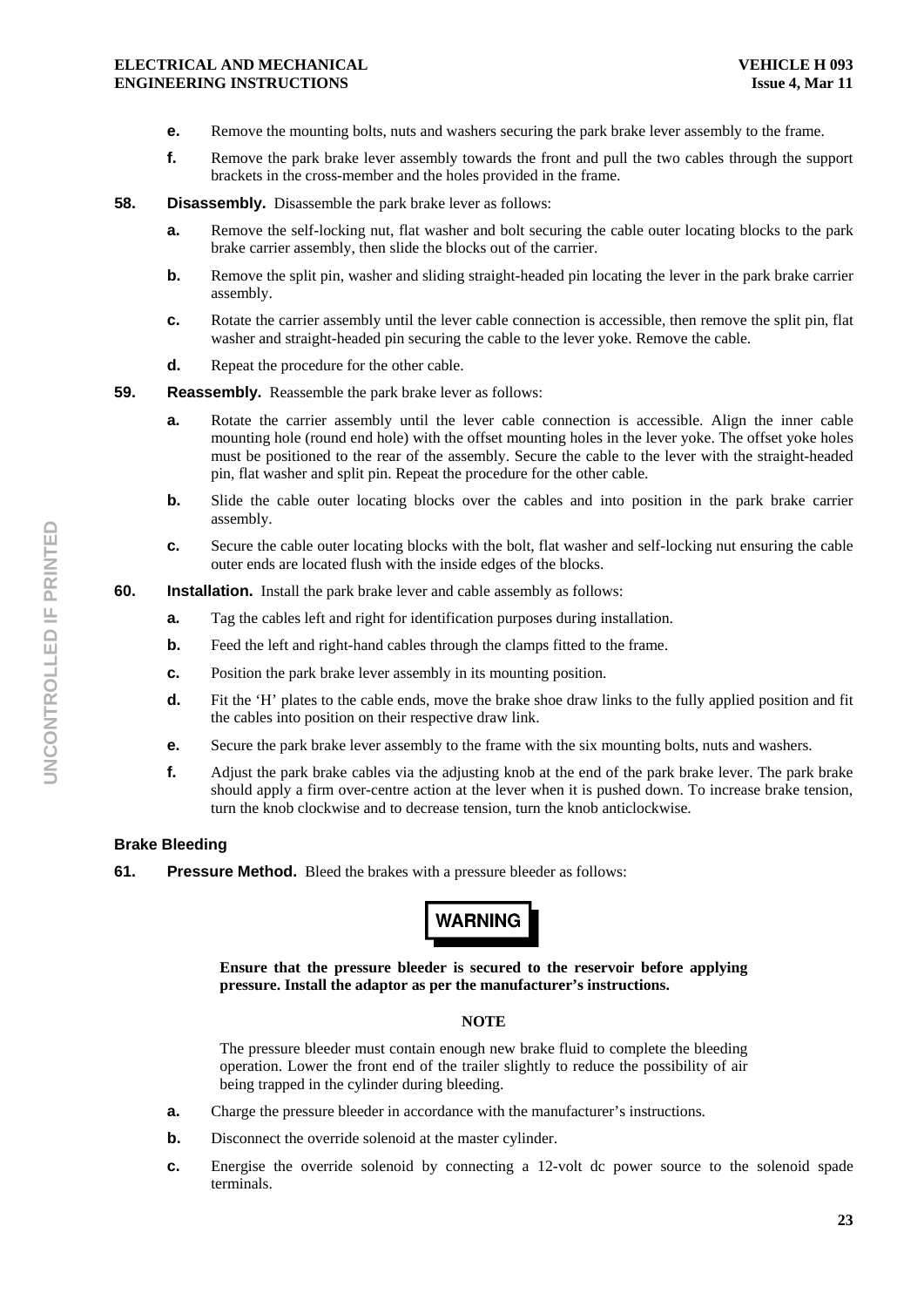- **d.** Attach a length of clear plastic tube to the master cylinder bleed screw and have on hand a glass jar containing a quantity of clean, fresh brake fluid.
- **e.** Slide a ring spanner over the hose and onto the bleed screw at the master cylinder.
- **f.** Open the valve on the bleeder tank to admit pressurised brake fluid into the master cylinder reservoir.
- **g.** Submerge the free end of the hose in the brake fluid in the glass jar and loosen the master cylinder bleed screw.
- **h.** When air bubbles cease to appear in the glass jar containing brake fluid, close the bleed screw, remove the spanner and hose. Torque the bleed screw to  $9 - 14$  N.m.
- **i.** Bleed each brake calliper in turn using the same method as described for the master cylinder.
- **j.** When the bleeding operation is completed, close the bleeder tank valve and remove the bleeder hose, adaptor and the bleeder cap.
- **k.** Check the brake fluid level in the reservoir. Top up if required.
- **l.** Remove the 12-volt dc power source and reconnect the solenoid to the trailer wiring loom.
- **m.** Attach the trailer to a tow vehicle and test the brakes.
- **62. Manual Method.** Carry out the following procedure:

#### **NOTE**

Ensure that the brake fluid level, in the master cylinder, is continuously monitored during the brake bleeding procedure. Do not allow the fluid level to fall below 1/4 full. To reduce the possibility of air being trapped in the cylinder during bleeding, lower the front end of the trailer slightly.

- **a.** Disconnect the override solenoid electrical lead at the solenoid on the master cylinder.
- **b.** Energise the override solenoid by connecting a 12-volt dc power source to the solenoid spade terminals.
- **c.** Attach a length of clear plastic tube to the master cylinder bleed screw and have on hand a glass jar containing a quantity of clean, fresh brake fluid.
- **d.** Slide a ring spanner over the hose and onto the bleed screw at the master cylinder.
- **e.** Submerge the free end of the hose in the brake fluid filled jar and loosen the master cylinder bleed screw.
- **f.** Join a link in each of the safety chains together, using a suitable bolt and nut, to provide a fulcrum point for a lever.
- **g.** Pump the master cylinder through the tow coupling as shown in Figure 12. Continue pumping until a solid column of brake fluid appears in the plastic tube.
- **h.** Torque the bleed screw to  $9 14$  N.m.
- **i.** Repeat the above steps for each of the brake callipers.
- **j.** When the bleeding operation is completed, check the brake fluid level in the reservoir. Top up if necessary.
- **k.** Remove the 12-volt dc power source and reconnect the solenoid to the trailer wiring loom.
- **l.** Attach the trailer to a tow vehicle and test the brakes.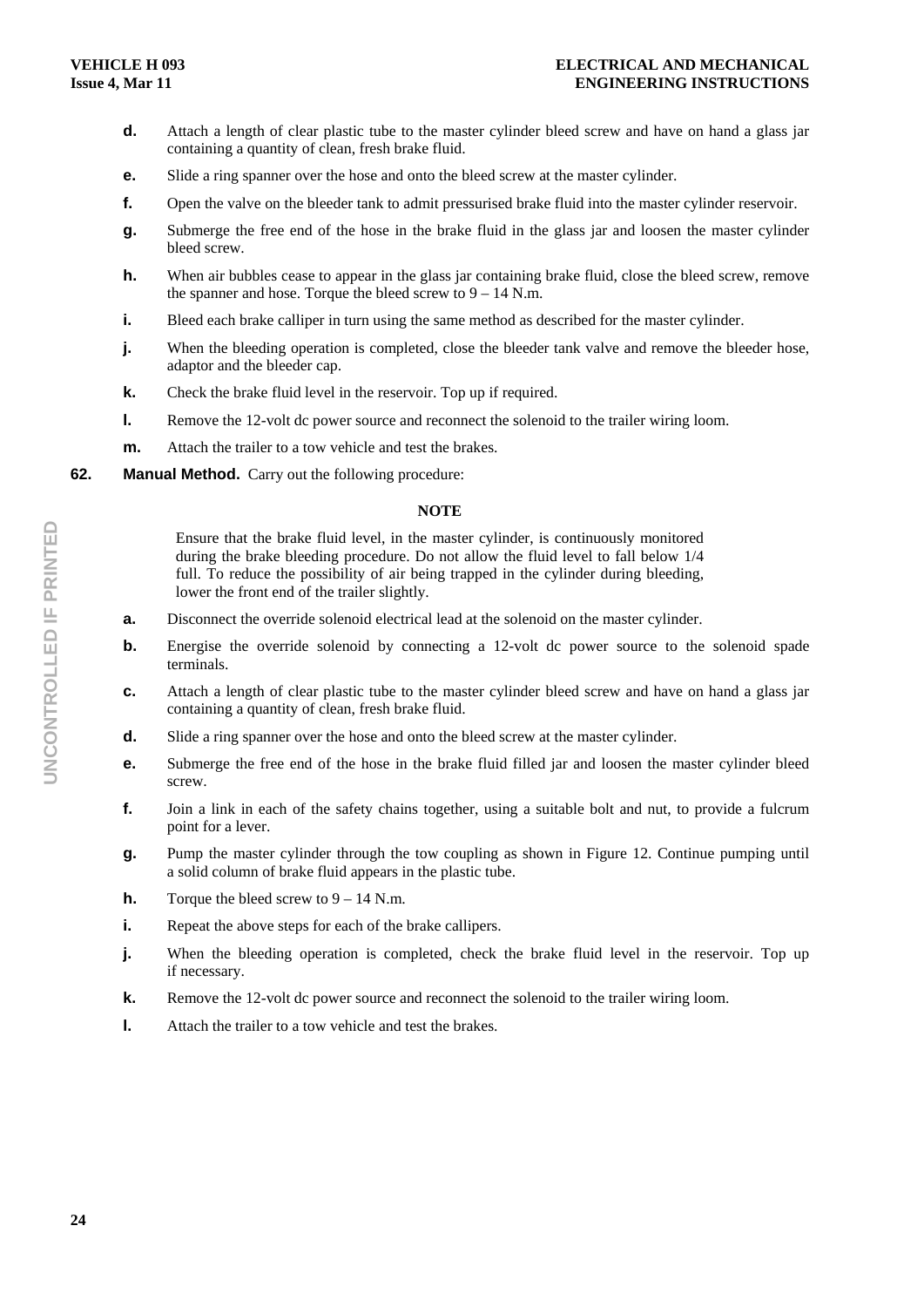



#### **Fault Finding**

**63.** Table 3 details the fault finding procedures applicable to the brake system.

#### **Table 3 Fault Finding**

| <b>Serial</b> | Symptom                                            | <b>Probable Cause</b>                                      | <b>Action</b>                                                      |
|---------------|----------------------------------------------------|------------------------------------------------------------|--------------------------------------------------------------------|
| 1             | Low fluid level<br>Brakes do not apply on override |                                                            | Top up fluid level                                                 |
|               |                                                    | Air in system                                              | <b>Bleed brakes</b>                                                |
|               |                                                    | Defective compensating valve                               | Replace compensating valve                                         |
|               |                                                    | Broken/leaking brake line<br>hose to callipers             | Replace brake line/hose                                            |
|               |                                                    | Brake fluid bypassing piston O-rings<br>in master cylinder | Overhaul/replace master cylinder                                   |
|               |                                                    | Solenoid valve out of adjustment                           | Adjust solenoid                                                    |
|               |                                                    | Tow coupling shaft seized in body                          | Strip tow coupling and lubricate                                   |
|               |                                                    | Tow coupling shaft jamming, trailer<br>overloaded          | Load trailer in accordance with rated<br>payload of 750 kg         |
|               |                                                    | Tow coupling to master cylinder gap<br>excessive           | Adjust gap $0 - 1$ mm maximum                                      |
|               |                                                    | No dc current to solenoid                                  | With vehicle brakes applied, check<br>power supply at the solenoid |
|               |                                                    | Solenoid unserviceable                                     | Replace solenoid                                                   |
| 2             | Brakes do not release when reversing               | Solenoid valve out of adjustment                           | Adjust solenoid                                                    |
|               |                                                    | Tow coupling shaft seized in body                          | Free up tow coupling and lubricate                                 |
|               |                                                    | Tow coupling shaft jamming, trailer<br>overloaded          | Load trailer in accordance with rated<br>payload of 750 kg         |
| 3             | Brake fluid use excessive                          | Leak in brake lines, hoses<br>or callipers                 | Replace/repair as required                                         |
|               |                                                    | Damaged/leaking O-rings in master<br>cylinder              | Overhaul/replace master cylinder                                   |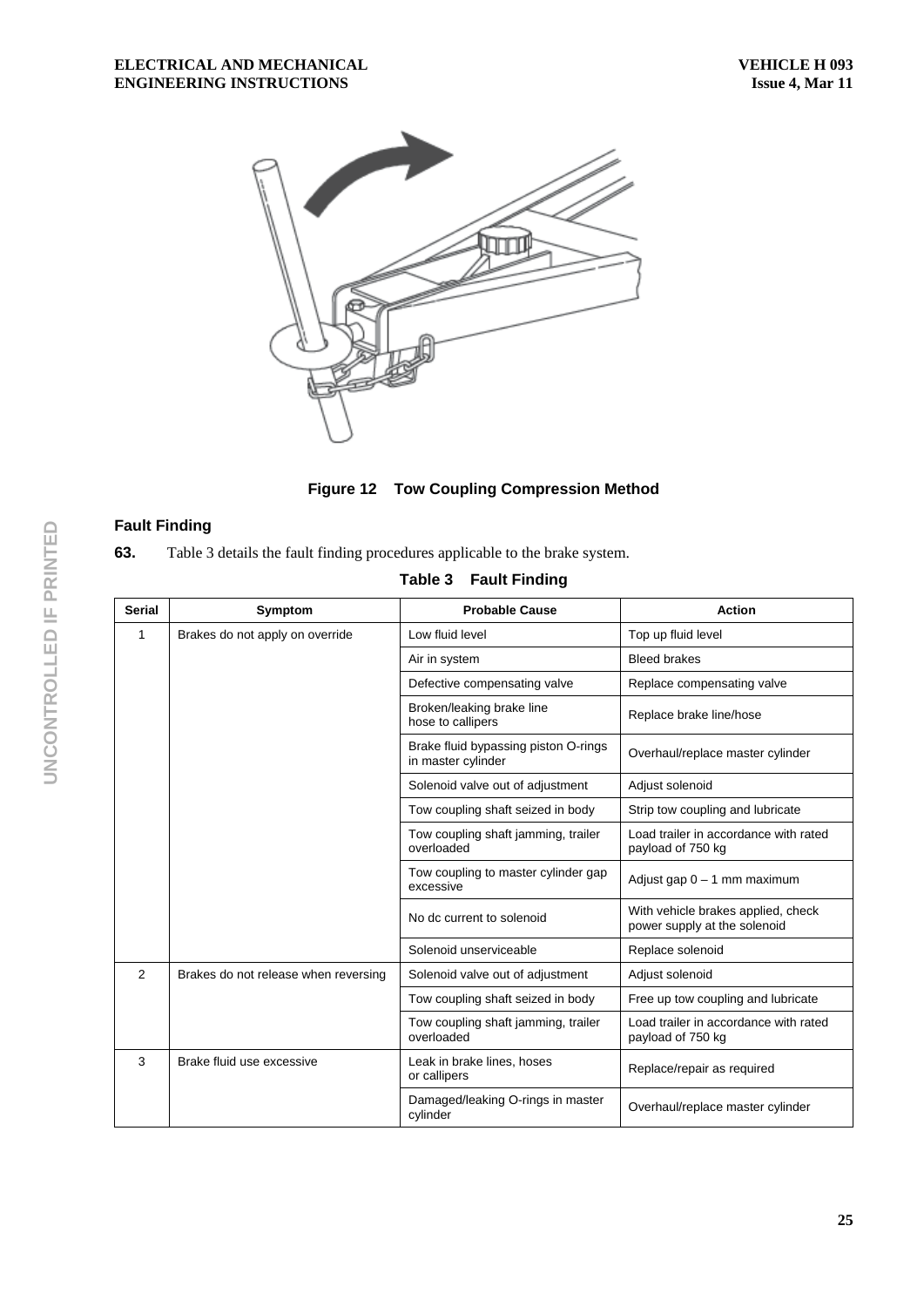| <b>Serial</b><br>Symptom |                                             | <b>Probable Cause</b>                                 | <b>Action</b>                                              |  |  |
|--------------------------|---------------------------------------------|-------------------------------------------------------|------------------------------------------------------------|--|--|
| 4                        | Brake fluid leaking from master<br>cylinder | Damaged/leaking O-rings in master<br>cylinder         | Overhaul/replace master cylinder                           |  |  |
|                          |                                             | Damaged/leaking O-rings in master<br>cylinder end-cap | Overhaul/replace master cylinder                           |  |  |
|                          |                                             | Crack in master cylinder body                         | Replace master cylinder unit                               |  |  |
| 5                        | Brakes apply suddenly                       | Broken spring in master cylinder<br>end-cap           | Overhaul/replace master cylinder                           |  |  |
| 6                        | Brakes shudder when applied                 | Overloaded trailer<br>(jamming shaft)                 | Load trailer in accordance with rated<br>payload of 750 kg |  |  |
|                          |                                             | Disc run out excessive                                | Machine disc or replace if necessary                       |  |  |

#### **Table 3 Fault Finding (continued)**

#### **SUSPENSION**

#### **Springs**

**64. Description.** The springs are eight-leaf, semi-elliptic, hanging shackle type fixed to the axle assembly by steel U-bolts.

**65.** Removal. Remove the springs as follows:

- **a.** Raise the wheels clear of the ground and support the weight of the trailer frame with all weight off the suspension components. Remove the wheel(s).
- **b.** Place safety stands under the axle inboard of the spring seat to support the weight of the axle.
- **c.** Remove the spring U-bolts and lower the spring seat.
- **d.** Support the suspension spring with a jack placed under the centre bolt.
- **e.** Remove the rear spring hanger plate nuts and plate. Remove the front spring hanger bolt from the trailer frame. Slide the spring off the rear hanger and slowly lower the jack and spring to the ground.

**66.** Cleaning and Inspection. Clean the springs and check for cracked leaves, broken centre bolt, damaged or worn spring seat, spring hangers and bushes. Replace faulty items as required.

- **67. Installation.** Install the springs as follows:
	- **a.** Fit the bushes to the spring eyes at each end.
	- **b.** Position the spring centrally on a jack. Locate the jack and spring centrally under the spring hanger mounts on the trailer frame.
	- **c.** Raise the spring and locate the front spring eye in the spring hanger mount. Place a smear of XG 291 grease on the spring hanger bolt and insert the front spring hanger bolt through the spring bushes, toward the centre of the trailer.
	- **d.** Fit the spring washer, nut and locating bolt.
	- **e.** Smear the rear spring hanger bolt shafts with XG 291 and fit the rear spring hanger toward the centre of the trailer and fit the bush retaining plate, spring washers and nuts.
	- **f.** Tighten all spring hanger nuts and grease the bushes.



**The spring hanger nuts are to be torqued to the correct specification and are not to be tighten by impact wrench as damage to the nut can result.** 

- **g.** Lower the axle assembly into position on the spring centre bolt.
- **h.** Fit the spring U-bolts and lower spring seat. Tighten the U-bolts to 100 N.m.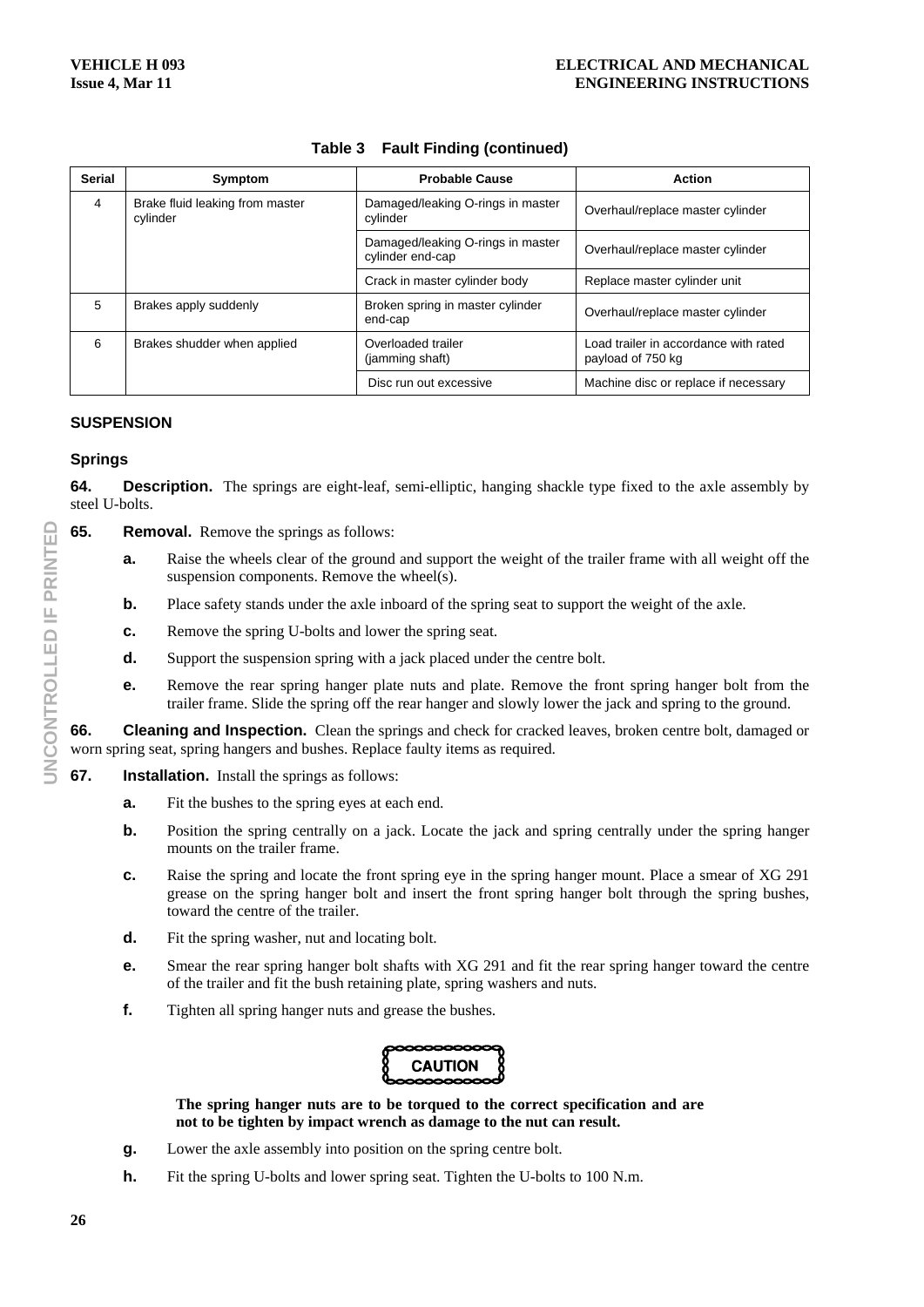- **i.** Fit the wheels and raise the axles and trailer frame clear of the safety stands.
- **j.** Remove the safety stands and lower the jack.
- **k.** Lower the trailer and torque the wheel nuts in accordance with Paragraph 29 and Figure 4.

#### **Bump Stop**

**68. Description.** The suspension bump stops are bolted to the underside of the chassis rails above the axle.

**69.** Inspection. Bump stops are to be replaced if splitting, cracking or separation has occurred.

#### **ELECTRICAL**

#### **Description**

**70.** The electrical system is a 12- or 24-volt dc electrical system coupled to the towing vehicle by a 12-pin NATO socket and plug. All lighting connected to the electrical system is compatible with both 12- and 24-volt dc towing vehicles. The brake master cylinder has a solenoid fitted to lock out the trailer brakes unless the towing vehicle brake lights are activated.

**71.** The system includes two diodes fitted into the forward junction box on the trailer. These diodes are fitted to allow the brake override solenoid to be energised by either the normal stop light circuit or the blackout stop light circuit, whichever system is active. Each diode allows power to pass to the solenoid from its respective circuit, whilst preventing power passing from the other circuit.

#### **NOTE**

This trailer has an insulated earth circuit.

**72.** An electrical wiring diagram is shown in Figure 14.

**73.** All wiring is to be installed in soft conduit.

**74.** Access to the fitting hardware of the stop/tail and indicator light assemblies is illustrated in Figure 13. Slide a small, flat-tip screwdriver between the innermost corner of the black plastic cover and the lens to remove cover.

**75.** The lamps fitted to the trailer are sealed, multi-voltage modules containing Light Emitting Diodes (LED). The stop, tail lamp assemblies and the indicator lamps consist of 36 LEDs each. Compliance with regulations fails if 10 or more LEDs do not illuminate in a module. The stop light compliance fails if two LEDs fail to illuminate in the top or bottom rows with the brakes applied. The clearance, side and number plate lamps must have all LEDs operating.

**76.** If normal brake lights illuminate when on blackout and the brakes are applied, check the polarity of the diodes in the front junction box as shown in Figure 14.



**Figure 13 Stop, Tail and Indicator Fittings**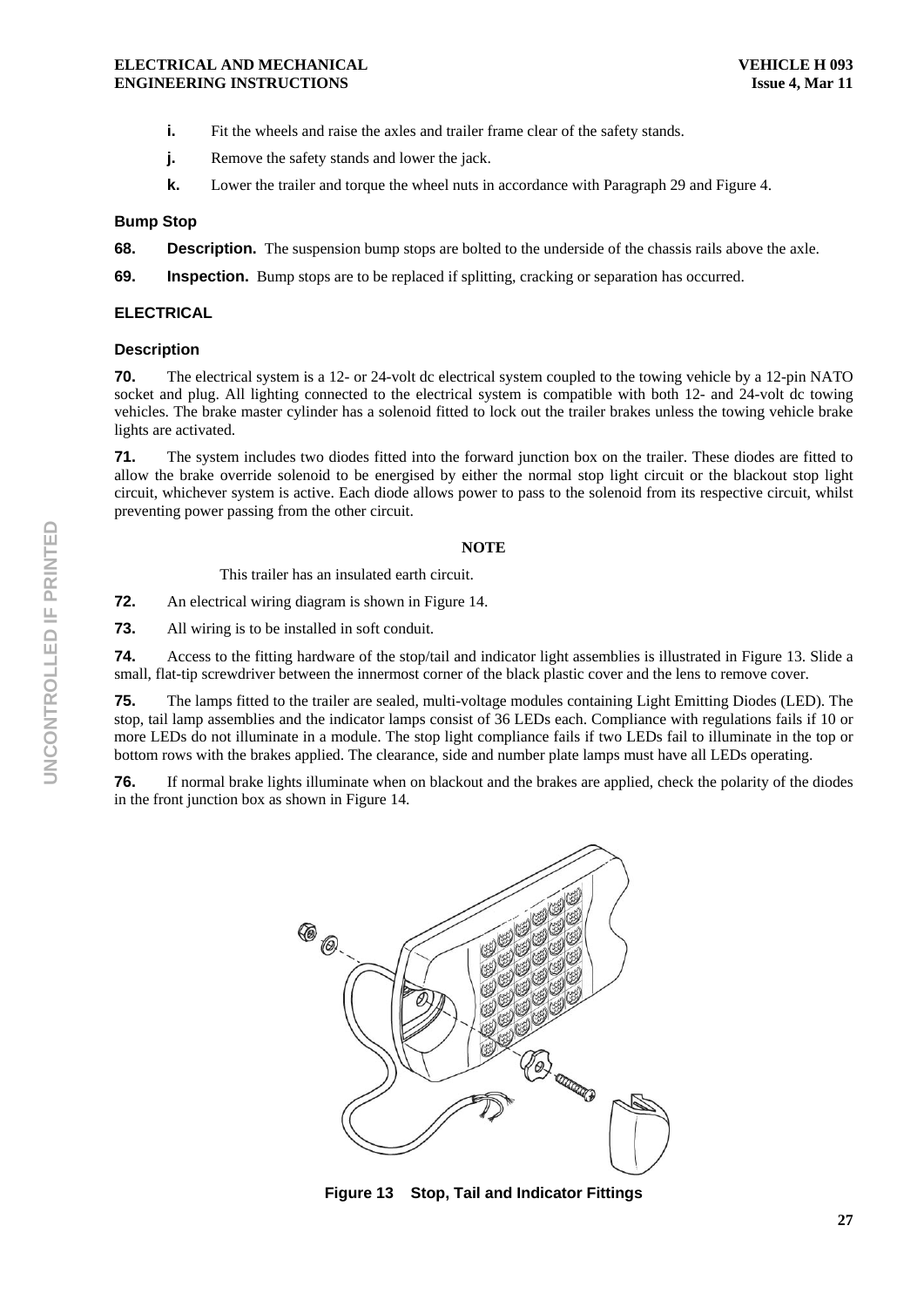#### **VEHICLE H 093 Issue 4, Mar 11**

**77.** The stop/tail lamp assembly has a blue wire that is not used on this trailer. The conductor is to be cut flush with the insulation. The blue wire is to be bent through 180 degrees, secured to the outer sheath and insulated using heat-shrink tubing.



**Figure 14 Electrical Wiring Diagram**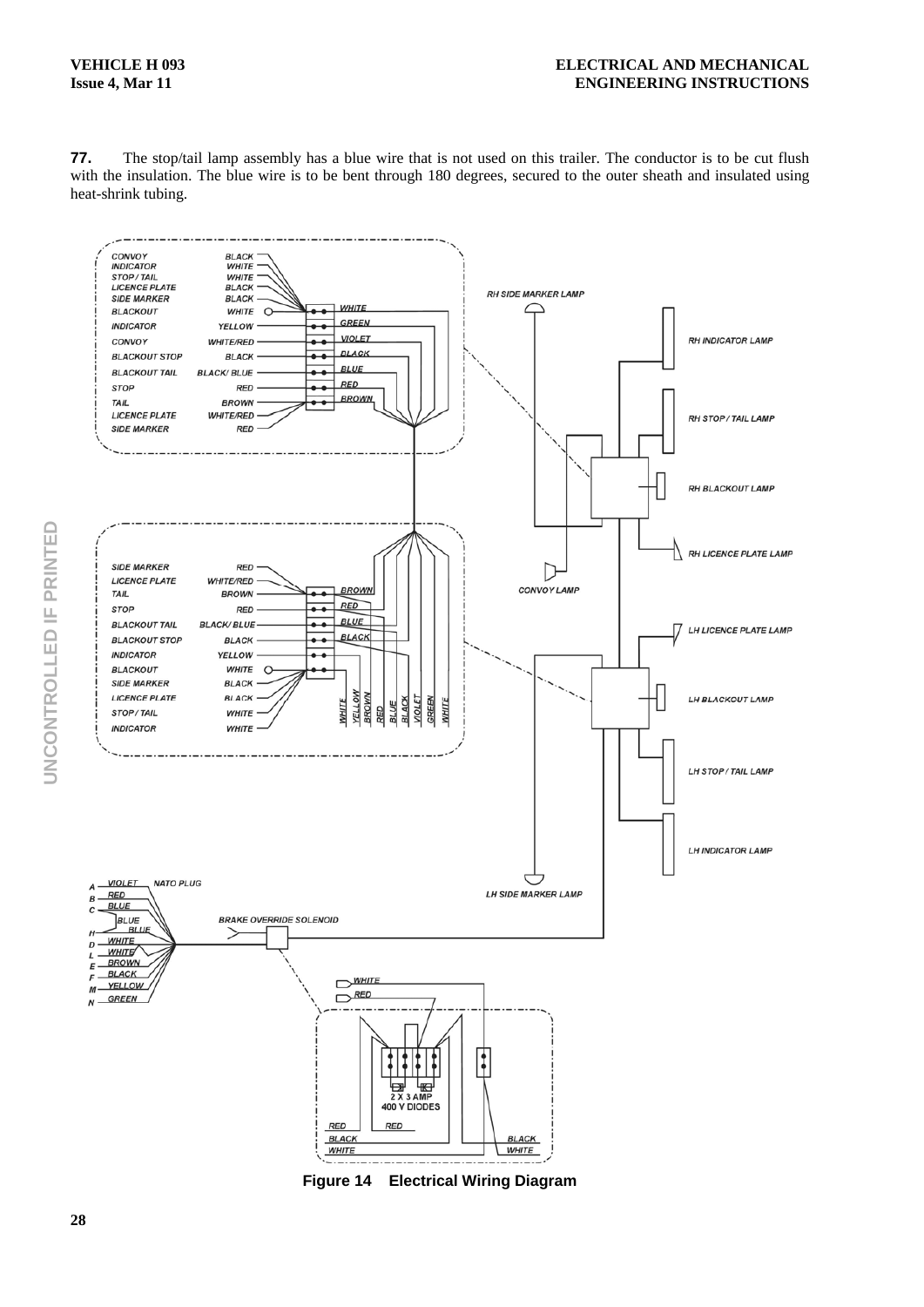#### **FRAME AND CARGO TUB**

**78. Description.** The trailer is a prefabricated steel frame construction with the following two major components:

- **a.** the drawbar, trailer main frame; and
- **b.** the cargo tub.

**79.** The drawbar and main frame are prefabricated galvanised steel channel construction.

**80.** The trailer tub is made of a 2.5 mm thick aluminium sheet floor and pressed galvanised steel side panels. Six cargo lashing points are located on either side of the tray floor. The trailer is fitted with a 1.2 mm pressed zinc annealed steel tailgate to facilitate loading. The tailgate can also be removed if required.

**81. Frame Inspection.** When performing inspections on the frame and drawbar of the trailer, pay particular attention to the following details:

- **a.** Inspect the trailer frame and drawbar for visible damage.
- **b.** Check the spring hangers for wear and/or damage.
- **c.** If the trailer has been involved in an impact type incident, check the frame and drawbar for misalignment.
- **d.** Check the frame and drawbar for cracking at weld sites.
- **e.** Check for the presence of rust.



**Disconnect the trailer from the towing vehicle, including the electrical plug, before any welding is carried out.** 



**Welding clamps must not be connected to the wheel assemblies or hubs, otherwise damage to the wheel bearings may occur.** 

**Electrical conduit is to be protected against sparks and weld splashes when carrying out welding work.** 

**82. Frame Repair.** All minor welding repair tasks to the frame and drawbar can be carried out using either a MIG welder or stick electrodes using normal welding techniques.

#### **NOTE**

Any trailer with major drawbar or frame damage is to be technically inspected and repaired at an authorised Haulmark agent.

**83.** Cargo Tub Inspection. When performing inspections on the trailer's cargo tub, pay particular attention to the following detail:

- **a.** Inspect the cargo tub components for visible damage. This includes damage to the front panel, side panels, tailgate panel and the aluminium floor panel.
- **b.** Check the tailgate and side panels to ensure that they align correctly and that the tailgate is free to pivot at its hinges and engage the corner latches.
- **c.** Inspect the cargo tub components for cracking, corrosion and loss of fixings and fittings.
- **d.** Inspect the floor panel tie-down assemblies for security, wear and damage.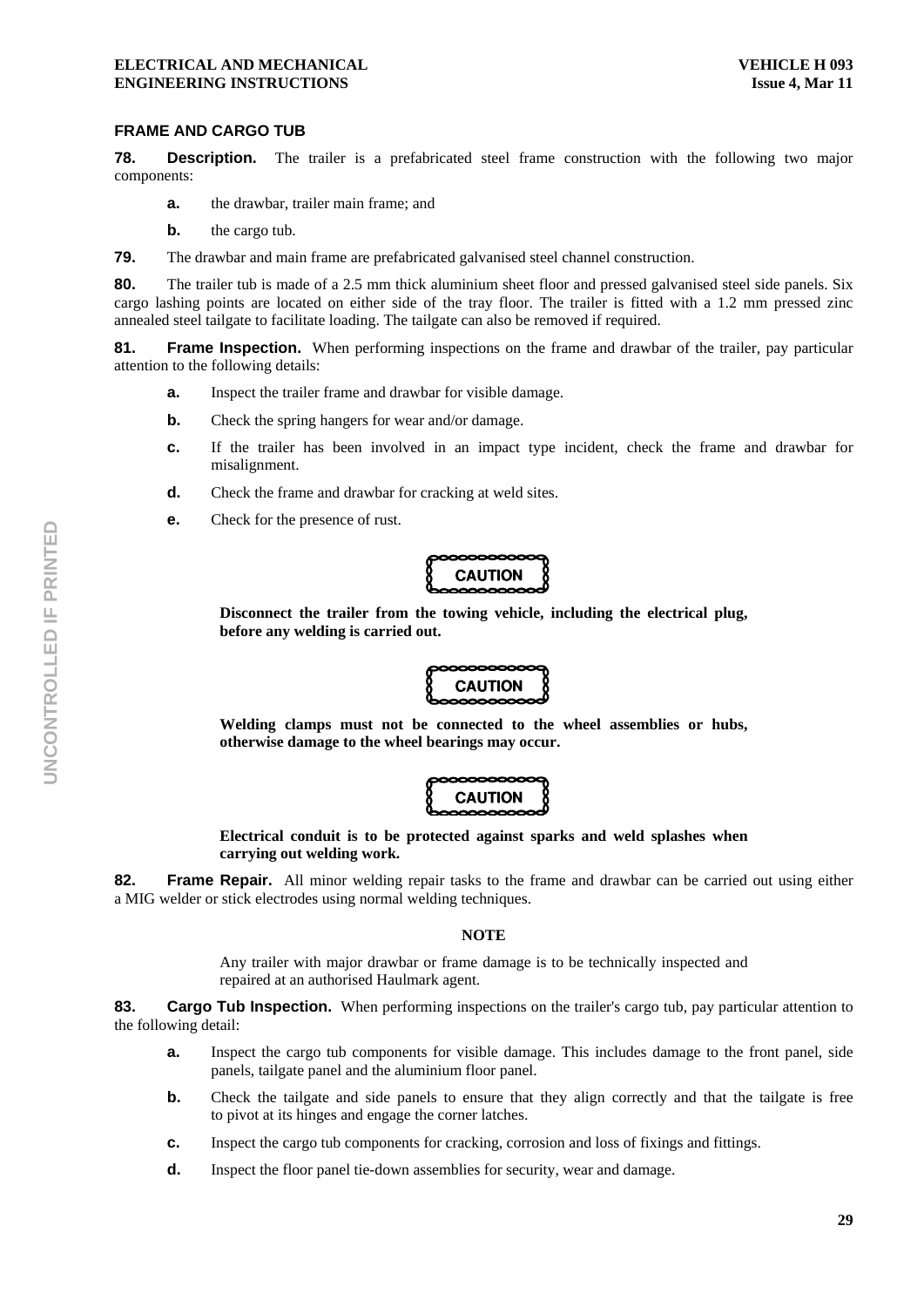**84.** Cargo Tub Repair. All welding repair tasks to the cargo tub components can be carried out using either a MIG welder or stick electrodes using normal welding techniques. Refer to the cautionary notes regarding welding repairs at Paragraph 82.

**85.** Any panels or components that suffer major damage can be replaced through repair parts channels.

**86. Removal.** Remove the cargo tub assembly as follows:

#### **NOTE**

To ensure rigidity of the body assembly, the floor, side and end panels must remain assembled when lifting the body.

- **a.** Remove any cargo or items from the cargo tray and panels.
- **b.** Place the trailer on level ground, apply the park brake and chock the wheels.
- **c.** Lower the trailer support legs and jockey wheel to provide stability.
- **d.** Remove the canopy and bows.
- **e.** Remove the remaining bolts and screws from the floor panel.
- **f.** Remove the six bolts securing the side panels to the mudguards.
- **g.** Remove the four (tailgate hinge bracket to rear cross-member) bolts.
- **h.** Close the tailgate.
- **i.** Lift the front corners of the side panels and place suitable supports approximately 50 mm high between the frame and body sections.
- **j.** Repeat Paragraph 86.i. for the rear corners.
- **k.** Refit the corner tie-down brackets to the body section only.
- **l.** Fit a suitable sling and lifting device to the four cargo tie-down points and raise the body clear of the frame.
- **87. Installation.** Install the cargo tub as follows:
	- **a.** Place the trailer on level ground, apply the park brake and chock the wheels.
	- **b.** Lower the trailer support legs and jockey wheel to provide stability.
	- **c.** Place suitable supports approximately 50 mm high on top of the frame to allow access to the cargo tie-down points.
	- **d.** Fit a suitable sling and lifting device to the four cargo tie-down points and place the body in position over the frame.
	- **e.** Lower the body onto the four supports, ensuring stability of the body.
	- **f.** Remove the sling from the rear cargo tie-down points and remove the nuts and tie-down points from the body.
	- **g.** Raise the rear corners and remove the supports.
	- **h.** Lower the body into the correct position by aligning the bolt holes.
	- **i.** Repeat Paragraph 87.g. and 87.h. for the front corners.
	- **j.** Fit all bolts, flat washers and new nylon lock nuts.
	- **k.** Tighten all nuts and bolts.
	- **l.** Fit canopy bows and canopy.

#### **Tow Coupling Assembly**

- **88.** Removal. Remove the tow coupling assembly as follows:
	- **a.** Apply the handbrake.
	- **b.** Support the trailer on the jockey wheel at the front and the stabiliser legs at the rear.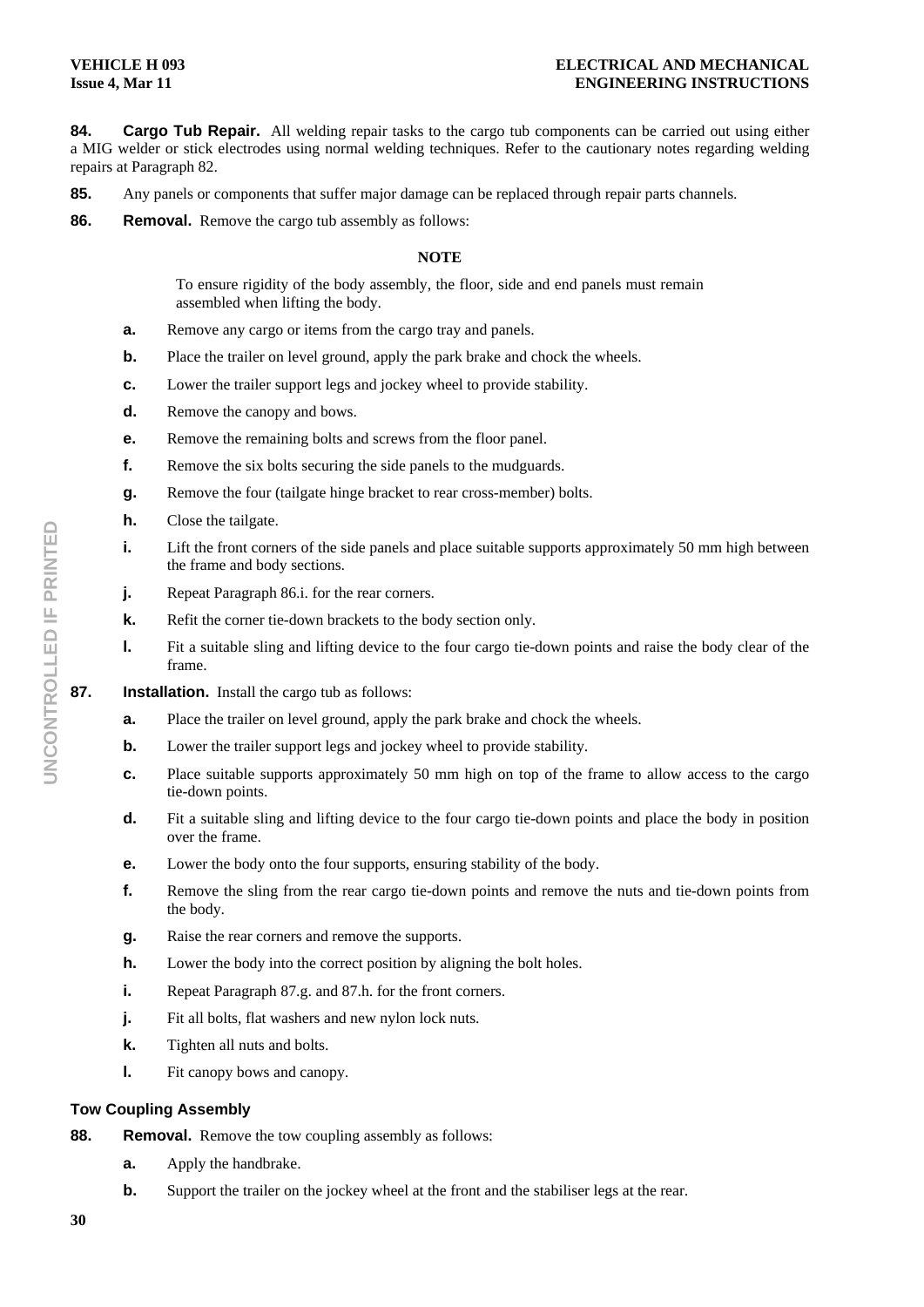- **c.** Remove the four self-locking nuts, bolts and eight washers securing the tow coupling to the trailer drawbar.
- **d.** Slide the dust boot out of the retaining lip on the coupling housing.
- **e.** Remove the coupling.
- **89. Disassembly.** Disassemble the tow coupling unit as follows:
	- **a.** Drive out the pin locking the keeper nut to the coupling ring shaft using a suitable pin punch.

#### **NOTE**

Early production tow couplings had a return spring and a spacer washer fitted, which are to be removed.

- **b.** Unscrew the keeper nut off the tow ring shaft.
- **c.** Remove the shaft.
- **d.** Remove and discard the spring (if fitted) and spacer washer (if fitted) from the body.

**90. Inspection.** The tow coupling is manufactured to strict specifications with maximum allowable wear limits. Towing eyes that are worn beyond the wear limits are to be removed and discarded. They are not to be recovered by welding. Inspect the tow coupling components as follows:



**When replacing tow couplings, the tow ring shaft nut must be fitted with a new roll pin.** 



**Do not weld the tow coupling body. The towing capacity of the coupling could be affected.** 

- **a.** Inspect the towing eye shaft and the towing eye for wear or damage. Wear limits for the towing eye and the coupling body are given in Table 4.
- **b.** Inspect the towing eye shaft for straightness and the thread for functionality (replace if required).
- **c.** Inspect the keeper nut for damage (replace if required).
- **d.** Inspect the tow coupling housing for wear/damage (replace if required).

**Table 4 Tow Coupling Assembly Wear Limits** 

| <b>Serial</b> | <b>Item</b>                     | Size New (mm)  | Wear Limit (mm) |
|---------------|---------------------------------|----------------|-----------------|
|               | Towing eye shaft – ring end     | 40.00          | 39.50           |
| 2             | Body bore – ring end            | 40.25          | 40.75           |
| 3             | Towing eye shaft – machined end | 31.50          | 31.00           |
| 4             | Body bore - machined end        | $32.00 + 0.25$ | 32.75           |
| 5             | Ring diameter - internal        | $76.2 + -0.8$  | -               |
| 6             | Ring thickness                  | $41.3 + -0.8$  | 37.00           |

- **91.** Reassembly. Reassemble the tow coupling as follows:
	- **a.** Slide the tow ring shaft through the body.
	- **b.** Install the keeper nut on the tow ring shaft.
	- **c.** Align the locking pin holes in the shaft and the nut.
	- **d.** Install the locking pin using a suitable pin punch.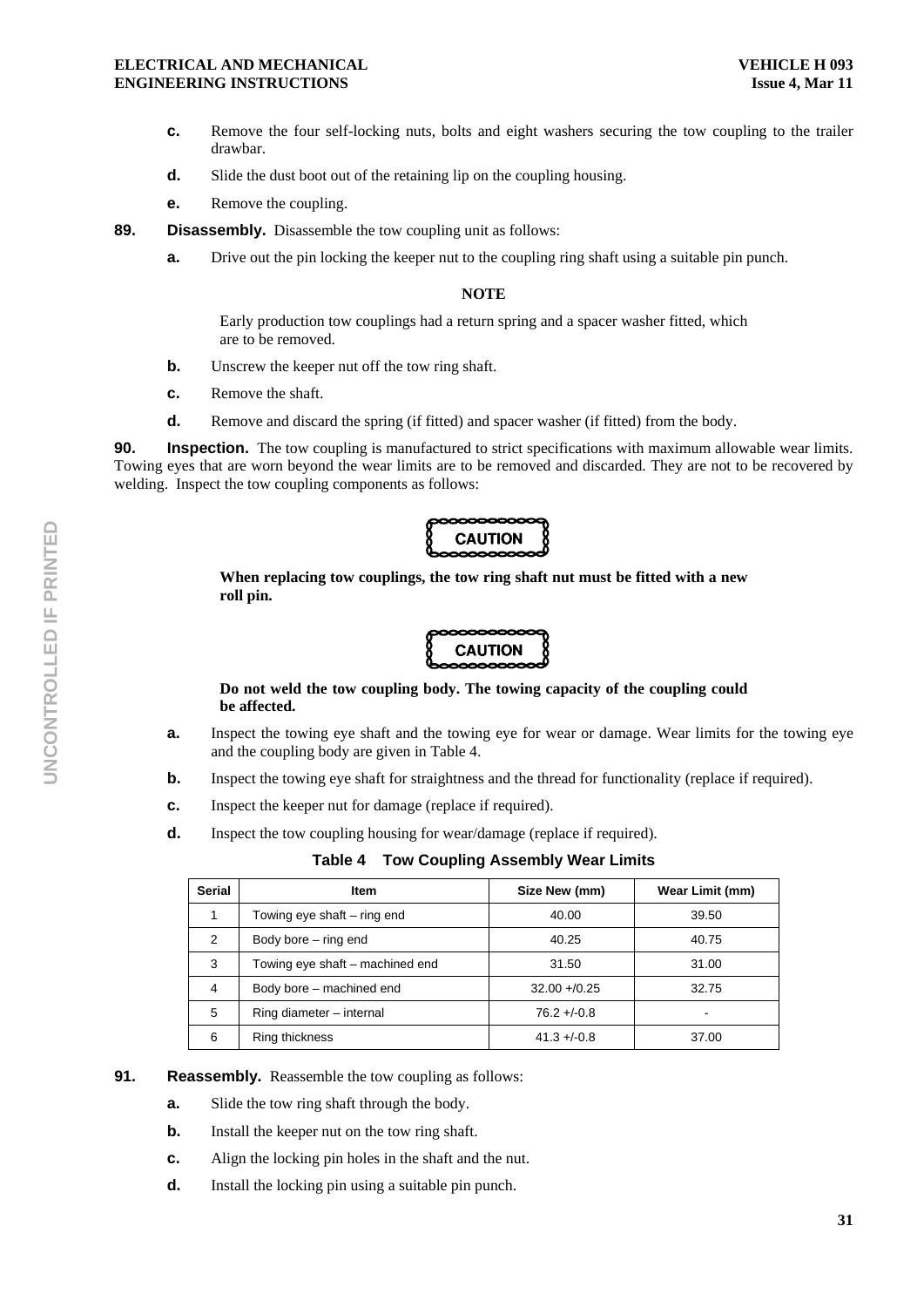- **92.** Installation. Install the coupling assembly as follows:
	- **a.** Place the coupling in its mounted position on the drawbar.
	- **b.** Slide the dust boot into the retaining lip on the coupling housing.
	- **c.** Install the four bolts, each fitted with a washer at the bolt head, through the mounting holes in the tow coupling and the tow bar.
	- **d.** Install the washers and new self-locking nuts securing the tow coupling to the drawbar.



**If the clearance between the end of the towing eye shaft and the end of the override cylinder piston shaft (at rest) is exceeded, excessive peak pressures are generated in the brake hydraulic circuit when the trailer brakes are applied and damage to brake components can occur.** 

**e.** Check the clearance between the end of the towing eye shaft and the end of the override cylinder piston shaft.

#### **NOTE**

If the clearance exceeds 1 mm, the tow coupling is to be adjusted in accordance with EMEI Vehicle H 077-1.

**f.** Torque the tow coupling securing nuts to 105 Nm (Table 5).

#### **Support Leg**

**93.** The support legs are designed to stabilise the trailer when loading and unloading. Any bending of the leg will weaken it severely and render it unusable.

**94.** Removal. To remove the drop down support leg, proceed as follows:

- **a.** Place a jack under the corner of the trailer frame adjacent to the defective leg. Raise the trailer to a satisfactory height and place it on a safety stand.
- **b.** Remove the support leg pin clip and pin, then withdraw the leg.

**95. Inspection.** If a support leg is damaged, an inspection of the support leg mount must be made to determine if there are cracked welds or twisting and bending of the cross member. Any damage is to be rectified.

**96.** Installation. Install replacement legs as follows:

- **a.** Place the new support leg in the mount, aligning the adjusting holes for pin insertion.
- **b.** Raise the leg and place the pin and lock pin in position.
- **c.** Raise the trailer, remove the stand and lower the trailer to the ground.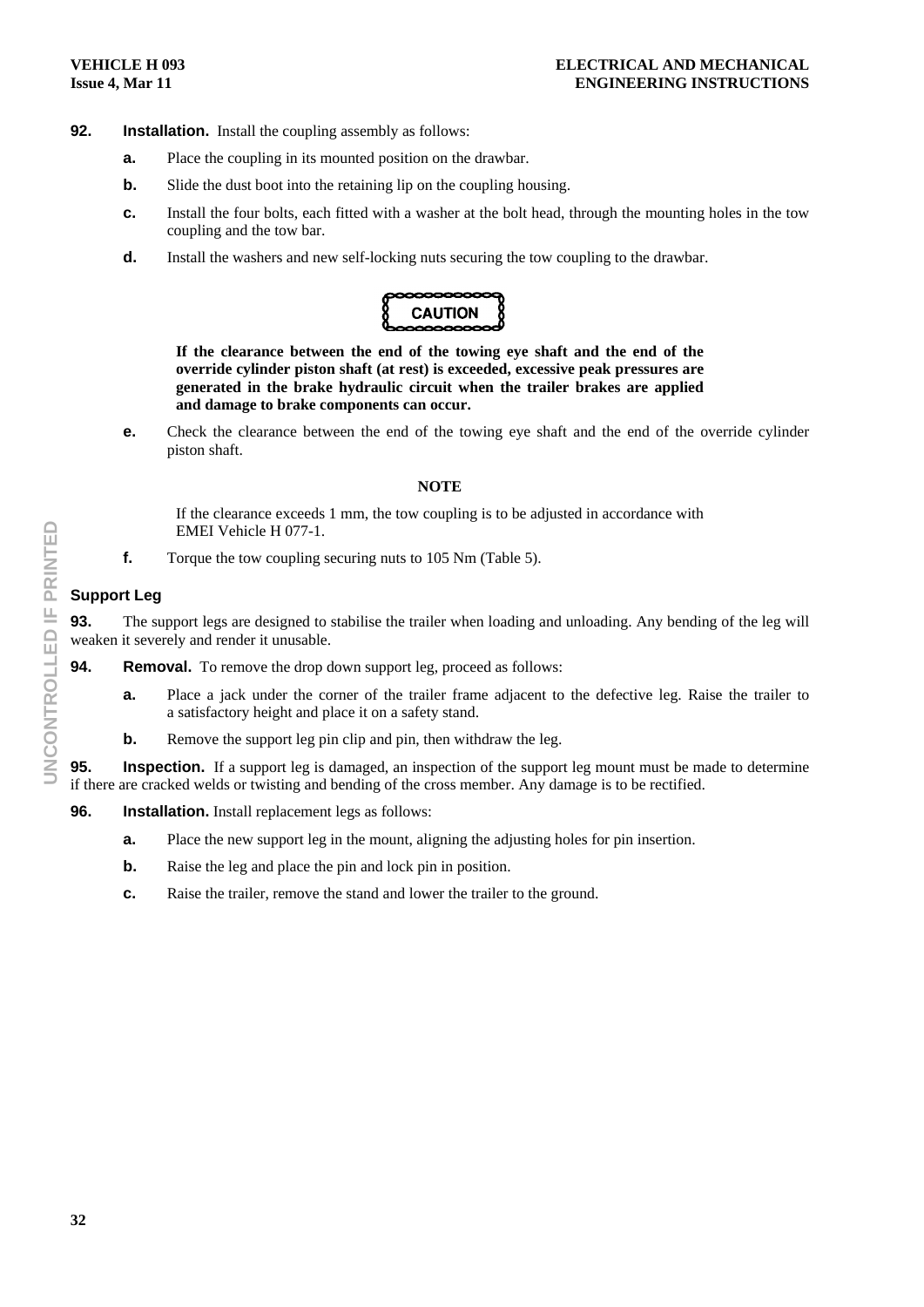#### **Jockey Wheel**



**The jockey wheel is designed to maintain the drawbar height while coupling/decoupling from the vehicle. If the trailer is to be manoeuvred or stored (static), the jockey wheel should be retracted so no undue strain or excessive sideways force is placed on the assembly.** 



**Users are reminded to use the trailer in accordance with the appropriate user handbook and/or instruction(s) located on the side of the trailer drawbar.** 



**If the mounting bracket is found to be distorted and/or bent, it is not to be straightened. It is to be removed and replaced as a complete assembly.** 

**97.** The jockey wheel mounting bracket is bolted to the left-hand side of the drawbar.

**98.** Removal. Remove the jockey wheel as follows:

- **a.** Support the trailer on its support legs and a safety stand. Fully retract the jockey wheel.
- **b.** Remove the split pin situated between the drawbar and mounting bracket from the bracket pivot bolt and remove the nut from between the drawbar and mounting bracket.

#### **99.** Installation. Install the jockey wheel as follows:

- **a.** Allow the jockey wheel to hang vertically and insert the pivot bolt.
- **b.** Place the nut on the pivot bolt and adjust to nil end float.
- **c.** Insert a new split pin.
- **d.** Insert and tighten the two drawbar mounting bolts. Test the operations of extension, retraction, rotation and pivot.